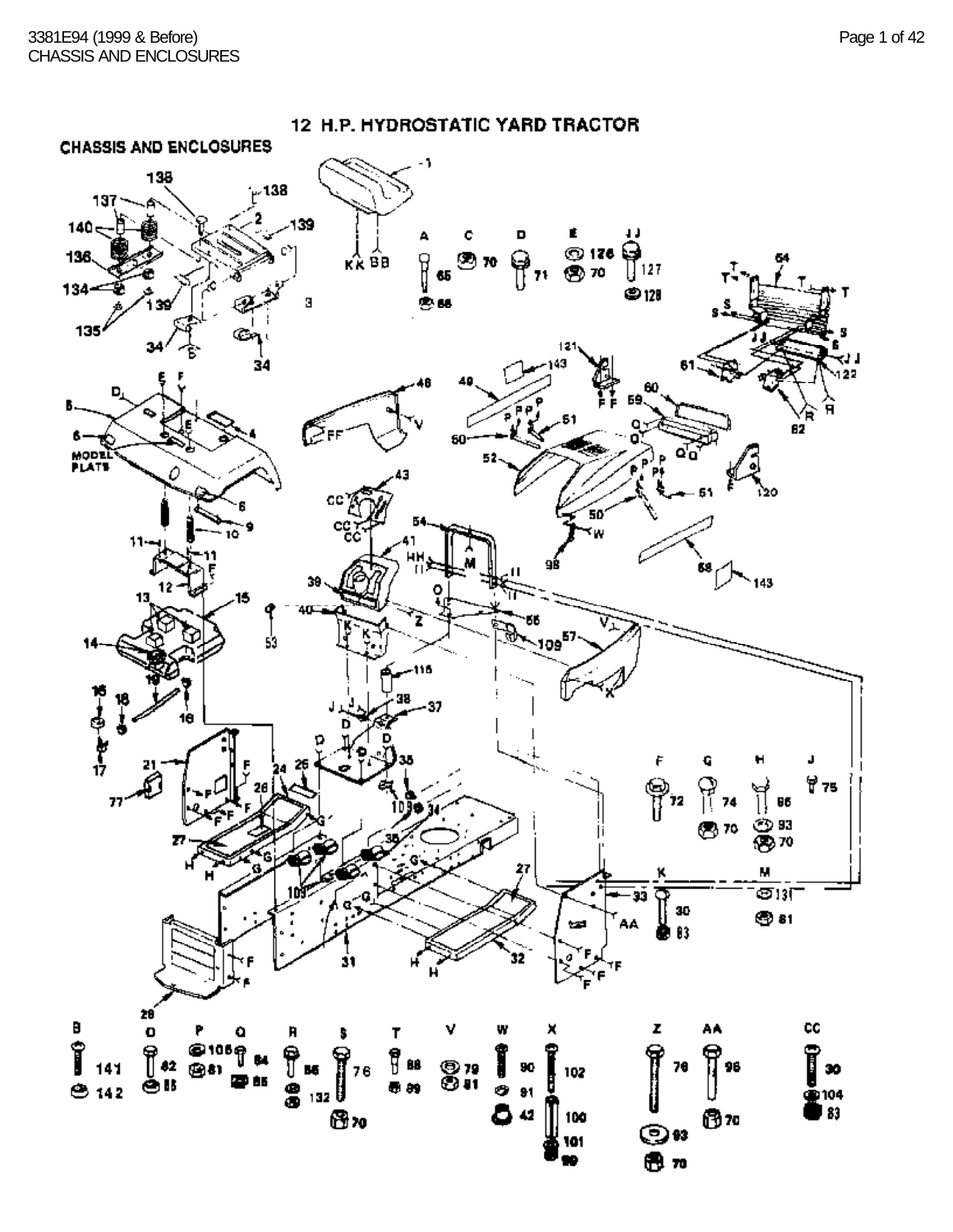| Ref # Part Number | Qty Description          |
|-------------------|--------------------------|
| 1 121442X         | SUB= 140119              |
| 2 121247X         | SUB= 155925              |
| 3 105513X         | SUB= 140551              |
|                   |                          |
| 5 121642X392      | <b>FENDER</b>            |
| 6 106202X         | REFLECTOR-TAIL YT        |
| 9 105511X         | SUB= 140675              |
| 10 121067X        | <b>SPRING T</b>          |
| 11 105531X        | NUT-PUSH YT              |
|                   |                          |
| 12 105508X        | <b>BRKT FENDER T</b>     |
| 13 6431J          | PAD-SPACER T             |
| 14 121221X        | SUB= 158990              |
| 15 106020X        | SUB= 151346              |
| 16 3645J          | <b>BUSHING OUTLET T</b>  |
| 17 8710J          | <b>FUEL TANK STEM GT</b> |
|                   |                          |
| 18 6999R          | SUB= 123487X             |
| 19 5277J          | <b>SUB=8543R</b>         |
| 21 105523X        | <b>DASH PANEL T</b>      |
| 24 105465X392     | <b>FOOTREST LH</b>       |
| 25 101892X        | <b>DECAL T</b>           |
| 26 108682X        | <b>NLA</b>               |
|                   |                          |
| 27 108256X        | PAD FOOTREST T           |
| 28 121306X        | SUB= 127866              |
| 30 74180512       | <b>SCREW</b>             |
| 31 121278X        | <b>CHASSIS</b>           |
| 32 105464X392     | <b>FOOTREST RH</b>       |
| 33 110828X        | SUB= 133748              |
|                   |                          |
| 34 4171R          | <b>CLIPT</b>             |
| 35 110436X        | <b>SUB=9151R</b>         |
| 37 121195X        | <b>SADDLE</b>            |
| 38 1554J          | SUB= 155108              |
| 39 109820X        | <b>DECAL YT</b>          |
|                   |                          |
| 40 104805X        | <b>LOWER DASH</b>        |
| 41 121312X        | <b>DASH</b>              |
| 42 2029J          | <b>WELDNUT</b>           |
| 43 121723X012     | <b>PLATE DASH</b>        |
| 46 108372X392     | SUB= 132638X424          |
| 49 122206X        | DECAL - HOOD L.H.        |
|                   |                          |
| 50 106784X        | SUB= 155013              |
| 51 104618X        | SUB= 155013              |
| 52 108370X392     | SUB= 150301X424          |
| 53 5479J          | PLUG BUTTON T            |
| 54 110829X        | SUB= 124130X             |
| 55 106965X        | SUB= 140181              |
|                   |                          |
| 57 108371X392     | SUB= 132639X424          |
| 58 122207X        | DECAL - HOOD, R.H.       |
| 59 104613X        | SUB= 147717              |
| 60 106395X        | LENS LT                  |
| 61 110855X        | SUPPORT LH YTH           |
| 62 110854X        | SUPPORT RH YTH           |
|                   |                          |
| 64 122100X        | <b>GRILL ASSY</b>        |
| 65 105529X        | SUB= 139888              |
| 66 73680500       | SUB=73690500             |
| 70 73680600       | SUB=73690600             |
| 71 17490608       | <b>SCREW LT</b>          |
| 72 17490612       | <b>SCREW</b>             |
|                   |                          |
| 74 72140606       | <b>BOLT</b>              |
| 75 17431008       | SUB=98000165             |
| 76 74760616       | <b>BOLT</b>              |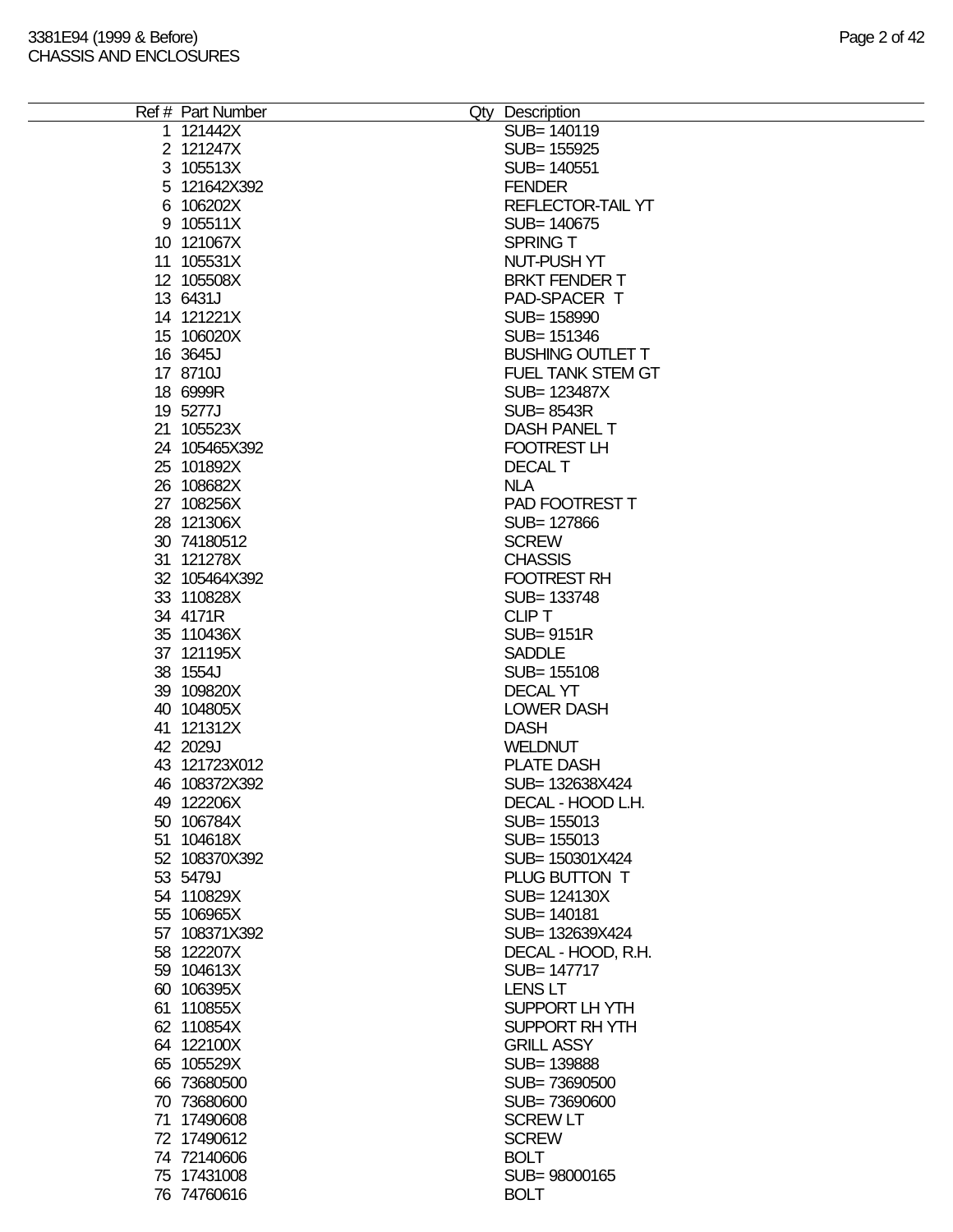| Ref # Part Number | Qty Description     |
|-------------------|---------------------|
| 77 121794X        | <b>COVER ACCESS</b> |
| 79 19091216       | <b>WASHER PM</b>    |
| 81 73220400       | SUB=50675           |
| 82 74760532       | <b>BOLT</b>         |
| 83 73510500       | <b>NUT</b>          |
| 84 17211010       | <b>SCREW LT</b>     |
| 85 104755X        | ""J"" FASTENER LT"  |
| 86 17490512       | <b>SCREW</b>        |
| 88 7605J          | <b>BOLT T</b>       |
| 89 73680400       | SUB=73690400        |
| 90 74191008       | <b>SCREW</b>        |
| 91 10071000       | <b>LOCKWASHER</b>   |
| 93 19131312       | <b>WASHER</b>       |
| 96 74760612       | SUB=74780612        |
| 98 109808X        | HOOD LATCH T        |
| 100 7206J         | <b>SPACER LT</b>    |
| 101 19070818      | <b>WASHER</b>       |
| 102 74981020      | <b>SCREW</b>        |
| 104 19111116      | <b>WASHER</b>       |
| 106 10090400      | SUB= 10040400       |
| 109 2751R         | <b>CLIPT</b>        |
| 116 121236X       | <b>SPACER</b>       |
| 120 110853X       | SUPPORT RH YTH      |
| 121 110852X       | SUPPORT LHYTH       |
| 122 105419X392    | <b>STRAP GRILL</b>  |
| 126 19131614      | <b>WASHER</b>       |
| 127 17190412      | <b>SCREW</b>        |
| 128 19091216      | <b>WASHER PM</b>    |
| 131 11050400      | <b>LOCKWASHER</b>   |
| 132 19111212      | <b>WASHER</b>       |
| 134 121248X       | <b>BUSHING</b>      |
| 135 73900400      | <b>NUTT</b>         |
| 136 121246X       | <b>BRKT SWITCH</b>  |
| 137 121249X       | <b>SPACER SPLIT</b> |
| 138 72170410      | <b>BOLT</b>         |
| 139 121251        | SUB= 121251X        |
| 140 121250        | SUB= 121250X        |
| 141 74641008      | SUB=71031008        |
| 142 73951000      | "NUT, KEPS"         |
| 143 122199X       | SUB= 135062         |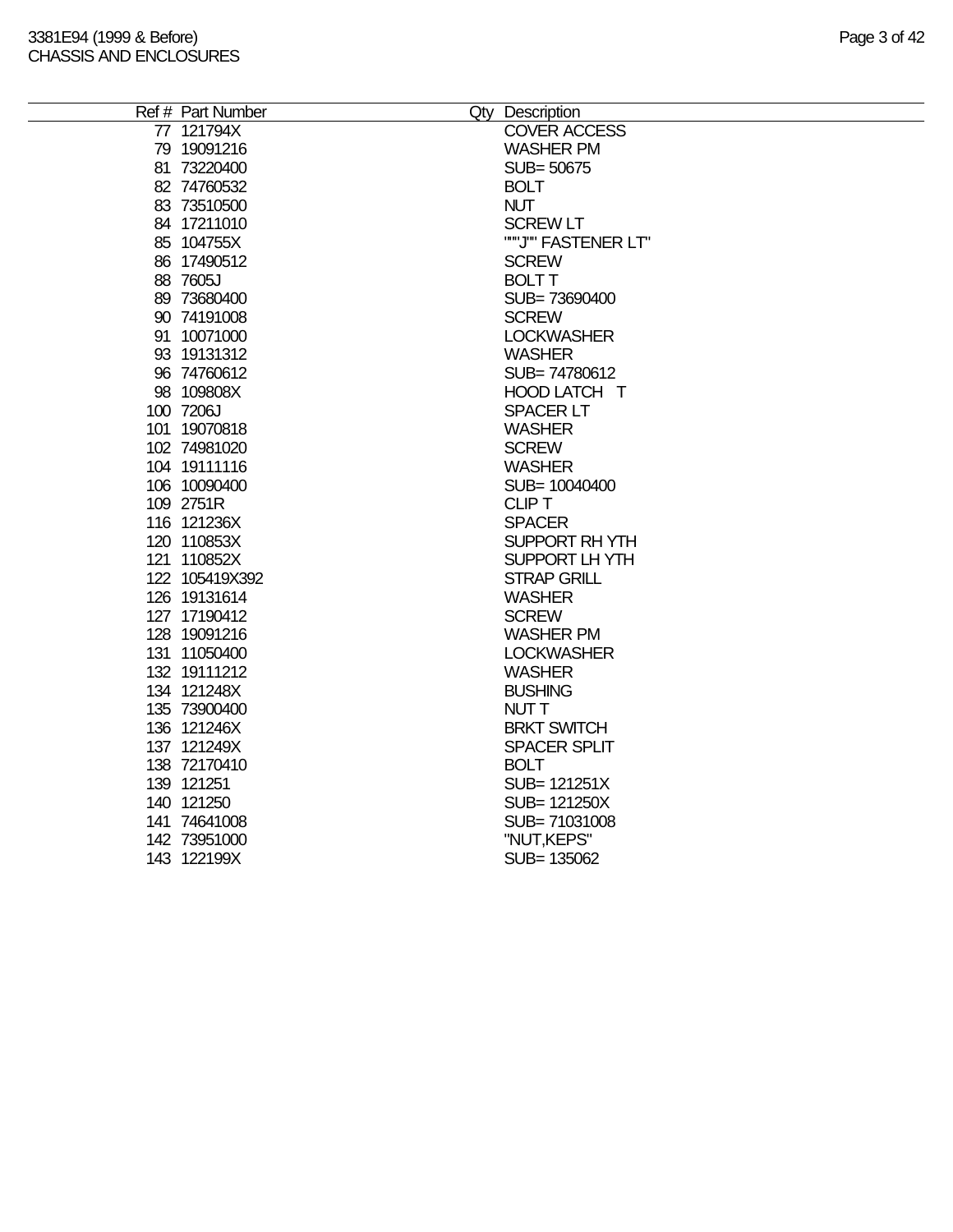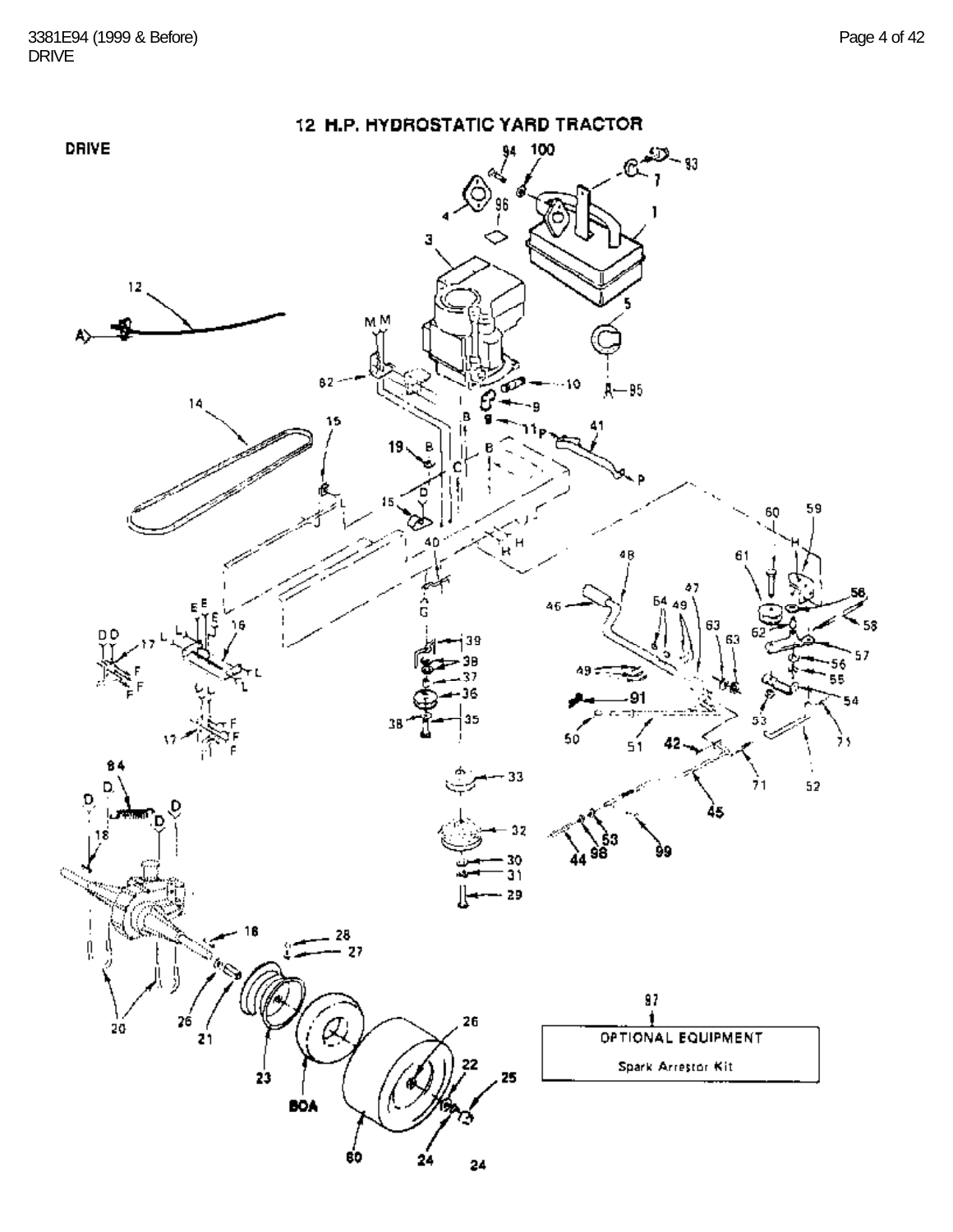| Ref # Part Number | Qty Description             |
|-------------------|-----------------------------|
| 1 120330X         | <b>MUFFLER LT</b>           |
| 3 281707          | ENGINE 12 H.P. TYPE 0201-01 |
| 4 2949R           | SUB= 272293                 |
| 5 101326L         | DEFLECTOR.222573            |
| 7 10040400        | <b>LOCKWASHER</b>           |
| 9 13200300        | <b>ELBOW</b>                |
| 10 13280320       | NIPPLE PIPE LT              |
|                   |                             |
| 11 91084          | <b>PLUG OIL DRAIN</b>       |
| 12 121527X        | SUB= 132764                 |
| 14 108103X        | SUB= 120418X                |
| 15 2751R          | <b>CLIP T</b>               |
| 16 121187X        | <b>PLATE TRANS SUPT</b>     |
| 17 121191X        | SUB= 126649X                |
| 18 2703J          | SUB= 123583X                |
| 19 73510600       | <b>NUT</b>                  |
| 20 121189X        | U BOLT                      |
| 21 121199X        | <b>SPACER SPLIT</b>         |
| 22 121748X        | <b>WASHER</b>               |
| 23 106108X        | SUB= 106108X417             |
| 24 12000001       | <b>E-RING LT</b>            |
| 25 104757X        | <b>HUB CAP</b>              |
| 27 65139          | <b>VALVE STEM LT</b>        |
|                   |                             |
| 28 59192          | <b>VALVE CAP</b>            |
| 29 74610764       | SUB=71130768                |
| 30 19152405       | <b>WASHER LT</b>            |
| 31 10040700       | <b>LOCKWASHER</b>           |
| 32 108218X        | SUB= 142600                 |
| 33 109841X        | SUB= 136905                 |
| 35 74760644       | <b>BOLT</b>                 |
| 36 4859J          | SUB= 123674X                |
| 37 4470J          | <b>SPACERT</b>              |
| 38 19131312       | <b>WASHER</b>               |
| 39 105730X        | "KEEPER, BLT ENG LT"        |
| 40 121218X        | <b>KEEPER BELT ENGLH</b>    |
| 41 109169X        | SUB= 109172X                |
| 42 76020412       | <b>COTTER PIN</b>           |
| 44 106888X        | SPRING ROD LT               |
| 45 121200X        | <b>ROD BRAKE</b>            |
| 46 8883R          | PEDAL COVER T               |
| 47 106918X        | ARM BRAKE LT                |
|                   | FOOT SHAFT PEDAL            |
| 48 109037X        |                             |
| 49 1572H          | <b>SUB=2882J</b>            |
| 50 71673          | PLUNGER CAP T               |
| 51 105844X        | SUB= 125637X                |
| 52 105710X        | "LINK, CLUTCH T"            |
| 53 73680600       | SUB=73690600                |
| 54 106499X        | SUB= 123205X                |
| 55 12000039       | <b>KLIP RING</b>            |
| 56 110812X        | <b>WASHER LT</b>            |
| 57 105707X        | "ASS T, BELLCRAN"           |
| 58 105709X        | "SPRING, RETURN LT"         |
| 59 105724X        | SUB= 123102X                |
| 60 74760624       | SUB=74930624                |
| 61 106298X        | SUB= 139245                 |
| 62 105706X        | "LY, BEARING"               |
|                   |                             |
| 63 121749X        | <b>WASHER</b>               |
| 64 2228M          | SUB= 2228M1                 |
| 71 76020412       | <b>COTTER PIN</b>           |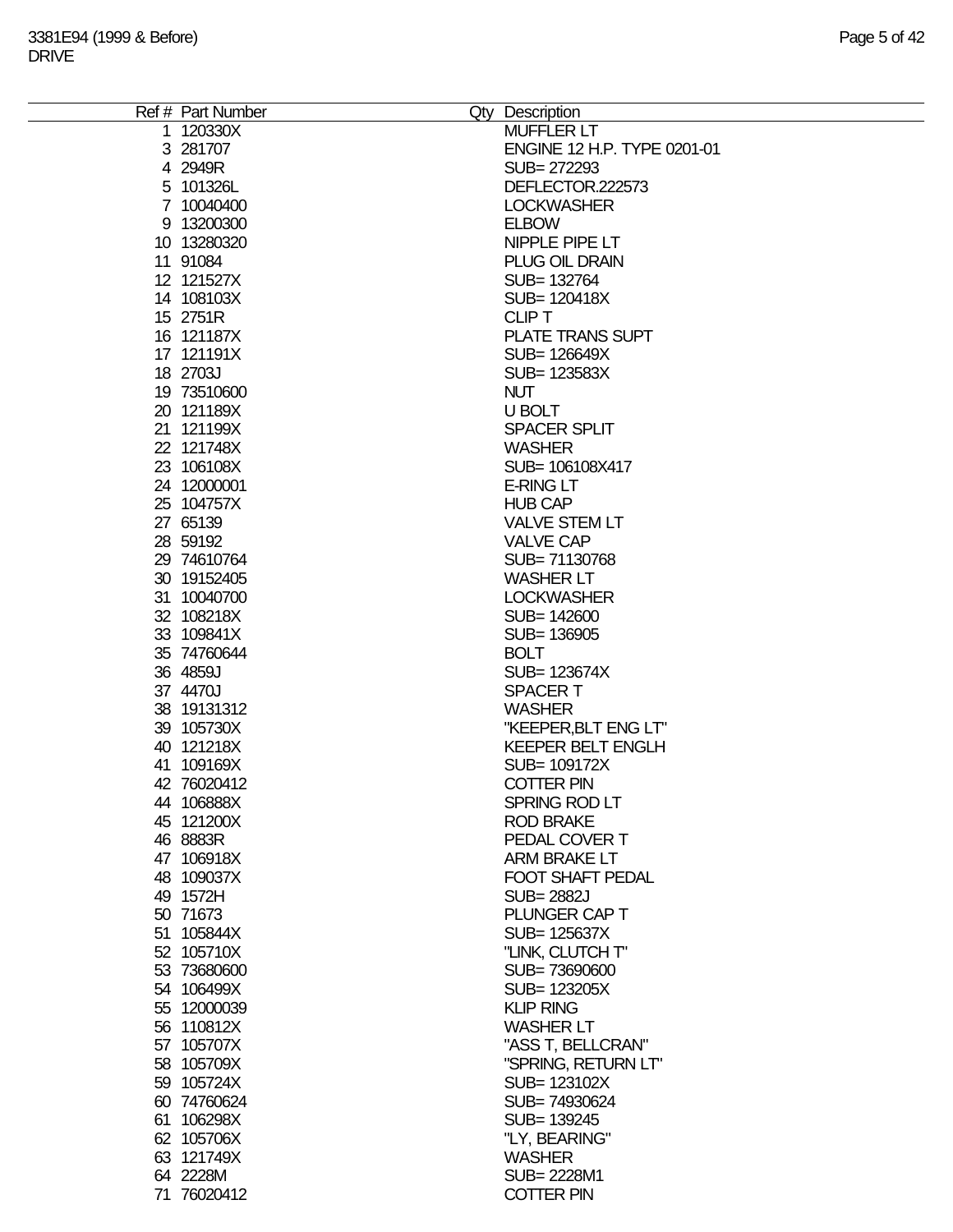|      | Ref # Part Number<br>Qty | Description            |
|------|--------------------------|------------------------|
|      | 80 106268X               | SUB= 122074X           |
|      | 80A 7152J                | TUBE.18X9.5-8          |
|      | 82 108236X               | <b>BRACKET LT</b>      |
|      | 84 110422X               | SUB= 146682            |
|      | 91 4921H                 | <b>SPRING.RETAINER</b> |
|      | 93 74760416              | <b>BOLT</b>            |
|      | 94 71070510              | <b>SCREW LT</b>        |
|      | 95 17450808              | <b>SCREW LT</b>        |
|      | 96 120601X               | DECAL.ENG.271967       |
|      | 97 67A223                | SUB= 673A223           |
|      | 98 73350600              | <b>NUT</b>             |
|      | 99 4497H                 | <b>RETAINER M</b>      |
| 100. | 10040500                 | <b>LOCKWASHER</b>      |
|      |                          |                        |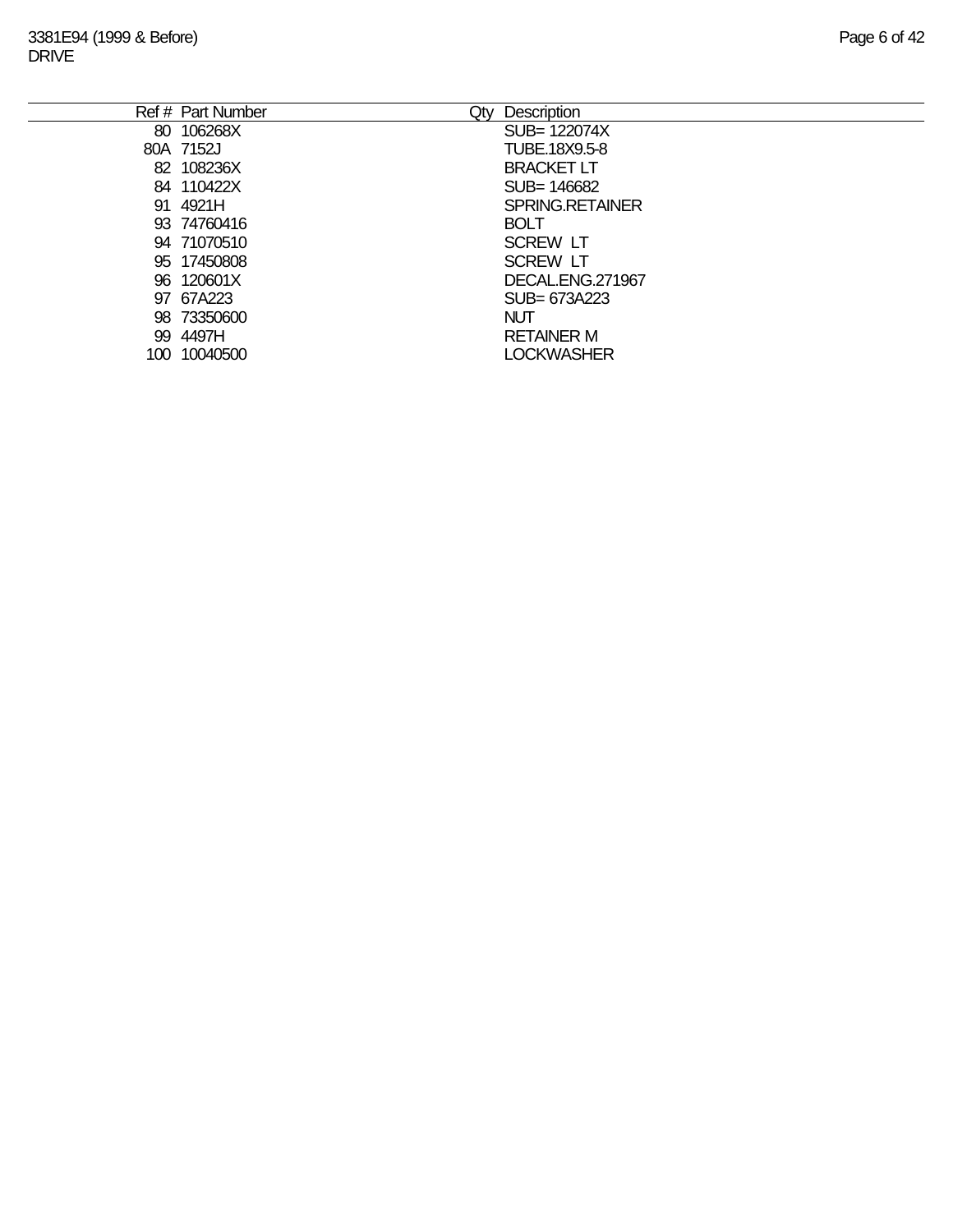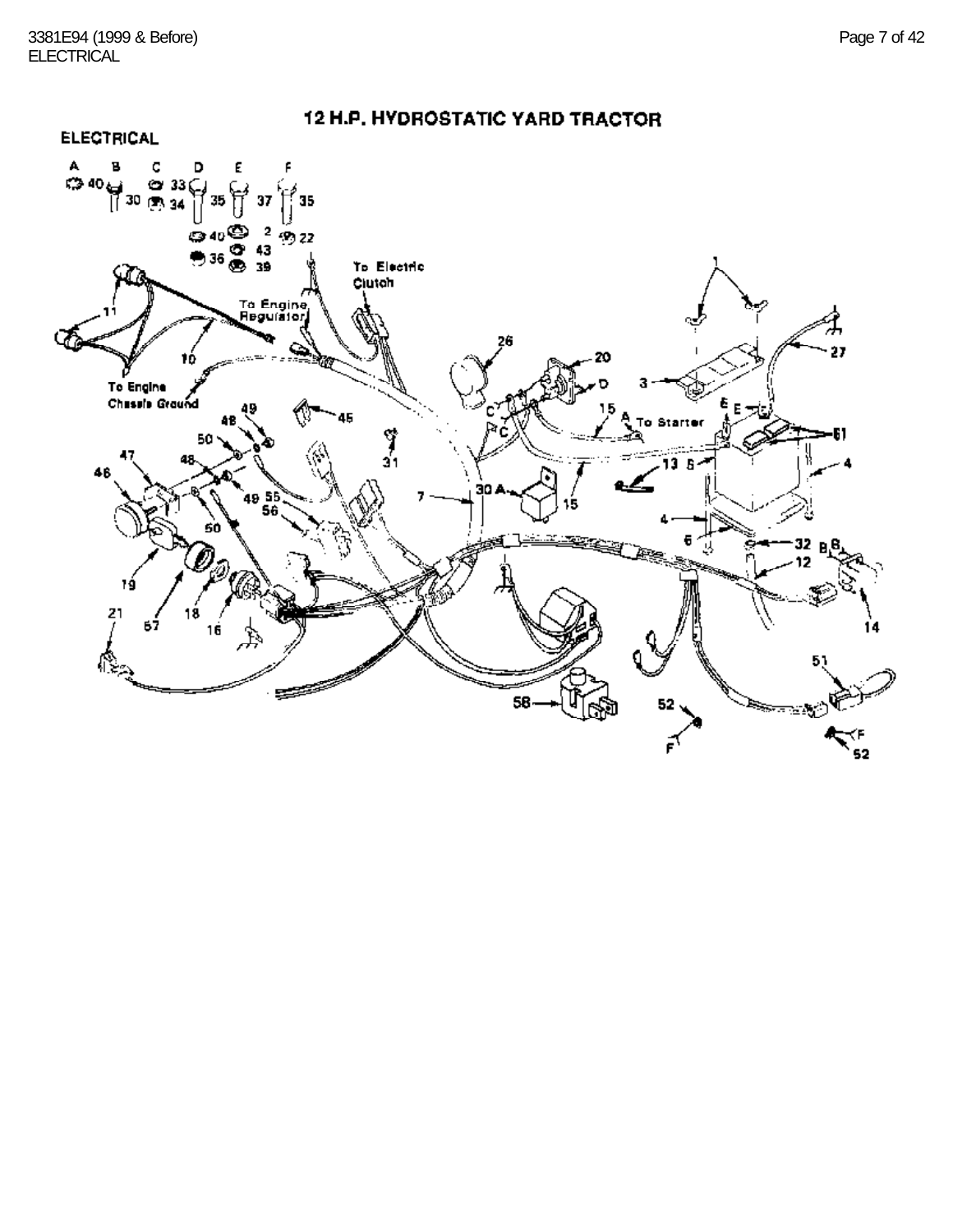| Ref # Part Number<br>Qty Description<br>1 123198X<br>SUB= 146525<br>2 19091016<br><b>WASHER</b><br>3 102476X<br>SUB= 150109<br>4 72240460<br><b>BOLT</b><br>5 121537X<br>SUB= 123899X<br>6 7603J<br>"TRAY T, BATTERY"<br>7 121533X<br><b>HARNESS</b><br>10 110859X<br><b>HARNESS T</b><br>11 7662J<br><b>SUB=4152J</b><br>12 100541K<br><b>SUB=7697J</b><br>13 7192J<br><b>WIRE TIE</b><br>14 104445X<br>SWITCH-INTER. GT<br>15 4206J<br>CABLE-BATTERY T<br>16 4406R<br><b>SUB= STD365402</b><br>18 109788X<br>SUB= 124211X<br><b>KEY</b><br>19 122147X<br>20 109081X<br>SUB= 146154<br>21 110712X<br>SWITCH LT<br>22 73680400<br>SUB=73690400<br>26 719J<br>SUB= 154336<br>27 4207J<br><b>CABLE T</b><br>30 17021008<br><b>SCREW</b><br>30A 109748X<br>RELAY ASSY T<br>31 2751R<br><b>CLIPT</b><br>32 109596X<br><b>HOSE CLAMP T</b><br>33 10090400<br>SUB= 10040400<br>34 73350400<br><b>NUT</b><br>35 74780408<br><b>BOLT</b><br>36 73510400<br><b>NUT</b><br><b>BOLT LT</b><br>37 74760412<br>39 73220400<br>SUB= 50675<br>40 11050400<br><b>LOCKWASHER</b><br><b>LOCKWASHER</b><br>43 10040400<br>45 108824X<br><b>FUSE HYT</b><br>46 9433R<br>T<br><b>AMMETER</b><br>47 6009J<br>SUB= 532131708<br>48 10101000<br>SUB= 10071000<br>49 73911000<br><b>NUT</b><br>50 19070818<br><b>WASHER</b><br>51 102501X<br>SUB= 141940<br>52 235R<br><b>CLIPT</b><br>55 4021J<br>SWITCH.PTO.T<br>56 4022J<br><b>HEX NUT T</b><br>57 109787X<br>SUB= 147626<br>SWITCH SEAT<br>58 121305X<br>61 121264X<br>"CAP, BATTERY<br>SHEET INSTRLT<br>101539X<br>101572X<br>SHEET-INSTRUCTION (FRENCH)<br>122308X<br><b>NLA</b><br>122309X<br><b>OWNER'S MANUAL (FRENCH)</b> |  |  |
|------------------------------------------------------------------------------------------------------------------------------------------------------------------------------------------------------------------------------------------------------------------------------------------------------------------------------------------------------------------------------------------------------------------------------------------------------------------------------------------------------------------------------------------------------------------------------------------------------------------------------------------------------------------------------------------------------------------------------------------------------------------------------------------------------------------------------------------------------------------------------------------------------------------------------------------------------------------------------------------------------------------------------------------------------------------------------------------------------------------------------------------------------------------------------------------------------------------------------------------------------------------------------------------------------------------------------------------------------------------------------------------------------------------------------------------------------------------------------------------------------------------------------------------------------------------------------------------------------------------------------------------------------------|--|--|
|                                                                                                                                                                                                                                                                                                                                                                                                                                                                                                                                                                                                                                                                                                                                                                                                                                                                                                                                                                                                                                                                                                                                                                                                                                                                                                                                                                                                                                                                                                                                                                                                                                                            |  |  |
|                                                                                                                                                                                                                                                                                                                                                                                                                                                                                                                                                                                                                                                                                                                                                                                                                                                                                                                                                                                                                                                                                                                                                                                                                                                                                                                                                                                                                                                                                                                                                                                                                                                            |  |  |
|                                                                                                                                                                                                                                                                                                                                                                                                                                                                                                                                                                                                                                                                                                                                                                                                                                                                                                                                                                                                                                                                                                                                                                                                                                                                                                                                                                                                                                                                                                                                                                                                                                                            |  |  |
|                                                                                                                                                                                                                                                                                                                                                                                                                                                                                                                                                                                                                                                                                                                                                                                                                                                                                                                                                                                                                                                                                                                                                                                                                                                                                                                                                                                                                                                                                                                                                                                                                                                            |  |  |
|                                                                                                                                                                                                                                                                                                                                                                                                                                                                                                                                                                                                                                                                                                                                                                                                                                                                                                                                                                                                                                                                                                                                                                                                                                                                                                                                                                                                                                                                                                                                                                                                                                                            |  |  |
|                                                                                                                                                                                                                                                                                                                                                                                                                                                                                                                                                                                                                                                                                                                                                                                                                                                                                                                                                                                                                                                                                                                                                                                                                                                                                                                                                                                                                                                                                                                                                                                                                                                            |  |  |
|                                                                                                                                                                                                                                                                                                                                                                                                                                                                                                                                                                                                                                                                                                                                                                                                                                                                                                                                                                                                                                                                                                                                                                                                                                                                                                                                                                                                                                                                                                                                                                                                                                                            |  |  |
|                                                                                                                                                                                                                                                                                                                                                                                                                                                                                                                                                                                                                                                                                                                                                                                                                                                                                                                                                                                                                                                                                                                                                                                                                                                                                                                                                                                                                                                                                                                                                                                                                                                            |  |  |
|                                                                                                                                                                                                                                                                                                                                                                                                                                                                                                                                                                                                                                                                                                                                                                                                                                                                                                                                                                                                                                                                                                                                                                                                                                                                                                                                                                                                                                                                                                                                                                                                                                                            |  |  |
|                                                                                                                                                                                                                                                                                                                                                                                                                                                                                                                                                                                                                                                                                                                                                                                                                                                                                                                                                                                                                                                                                                                                                                                                                                                                                                                                                                                                                                                                                                                                                                                                                                                            |  |  |
|                                                                                                                                                                                                                                                                                                                                                                                                                                                                                                                                                                                                                                                                                                                                                                                                                                                                                                                                                                                                                                                                                                                                                                                                                                                                                                                                                                                                                                                                                                                                                                                                                                                            |  |  |
|                                                                                                                                                                                                                                                                                                                                                                                                                                                                                                                                                                                                                                                                                                                                                                                                                                                                                                                                                                                                                                                                                                                                                                                                                                                                                                                                                                                                                                                                                                                                                                                                                                                            |  |  |
|                                                                                                                                                                                                                                                                                                                                                                                                                                                                                                                                                                                                                                                                                                                                                                                                                                                                                                                                                                                                                                                                                                                                                                                                                                                                                                                                                                                                                                                                                                                                                                                                                                                            |  |  |
|                                                                                                                                                                                                                                                                                                                                                                                                                                                                                                                                                                                                                                                                                                                                                                                                                                                                                                                                                                                                                                                                                                                                                                                                                                                                                                                                                                                                                                                                                                                                                                                                                                                            |  |  |
|                                                                                                                                                                                                                                                                                                                                                                                                                                                                                                                                                                                                                                                                                                                                                                                                                                                                                                                                                                                                                                                                                                                                                                                                                                                                                                                                                                                                                                                                                                                                                                                                                                                            |  |  |
|                                                                                                                                                                                                                                                                                                                                                                                                                                                                                                                                                                                                                                                                                                                                                                                                                                                                                                                                                                                                                                                                                                                                                                                                                                                                                                                                                                                                                                                                                                                                                                                                                                                            |  |  |
|                                                                                                                                                                                                                                                                                                                                                                                                                                                                                                                                                                                                                                                                                                                                                                                                                                                                                                                                                                                                                                                                                                                                                                                                                                                                                                                                                                                                                                                                                                                                                                                                                                                            |  |  |
|                                                                                                                                                                                                                                                                                                                                                                                                                                                                                                                                                                                                                                                                                                                                                                                                                                                                                                                                                                                                                                                                                                                                                                                                                                                                                                                                                                                                                                                                                                                                                                                                                                                            |  |  |
|                                                                                                                                                                                                                                                                                                                                                                                                                                                                                                                                                                                                                                                                                                                                                                                                                                                                                                                                                                                                                                                                                                                                                                                                                                                                                                                                                                                                                                                                                                                                                                                                                                                            |  |  |
|                                                                                                                                                                                                                                                                                                                                                                                                                                                                                                                                                                                                                                                                                                                                                                                                                                                                                                                                                                                                                                                                                                                                                                                                                                                                                                                                                                                                                                                                                                                                                                                                                                                            |  |  |
|                                                                                                                                                                                                                                                                                                                                                                                                                                                                                                                                                                                                                                                                                                                                                                                                                                                                                                                                                                                                                                                                                                                                                                                                                                                                                                                                                                                                                                                                                                                                                                                                                                                            |  |  |
|                                                                                                                                                                                                                                                                                                                                                                                                                                                                                                                                                                                                                                                                                                                                                                                                                                                                                                                                                                                                                                                                                                                                                                                                                                                                                                                                                                                                                                                                                                                                                                                                                                                            |  |  |
|                                                                                                                                                                                                                                                                                                                                                                                                                                                                                                                                                                                                                                                                                                                                                                                                                                                                                                                                                                                                                                                                                                                                                                                                                                                                                                                                                                                                                                                                                                                                                                                                                                                            |  |  |
|                                                                                                                                                                                                                                                                                                                                                                                                                                                                                                                                                                                                                                                                                                                                                                                                                                                                                                                                                                                                                                                                                                                                                                                                                                                                                                                                                                                                                                                                                                                                                                                                                                                            |  |  |
|                                                                                                                                                                                                                                                                                                                                                                                                                                                                                                                                                                                                                                                                                                                                                                                                                                                                                                                                                                                                                                                                                                                                                                                                                                                                                                                                                                                                                                                                                                                                                                                                                                                            |  |  |
|                                                                                                                                                                                                                                                                                                                                                                                                                                                                                                                                                                                                                                                                                                                                                                                                                                                                                                                                                                                                                                                                                                                                                                                                                                                                                                                                                                                                                                                                                                                                                                                                                                                            |  |  |
|                                                                                                                                                                                                                                                                                                                                                                                                                                                                                                                                                                                                                                                                                                                                                                                                                                                                                                                                                                                                                                                                                                                                                                                                                                                                                                                                                                                                                                                                                                                                                                                                                                                            |  |  |
|                                                                                                                                                                                                                                                                                                                                                                                                                                                                                                                                                                                                                                                                                                                                                                                                                                                                                                                                                                                                                                                                                                                                                                                                                                                                                                                                                                                                                                                                                                                                                                                                                                                            |  |  |
|                                                                                                                                                                                                                                                                                                                                                                                                                                                                                                                                                                                                                                                                                                                                                                                                                                                                                                                                                                                                                                                                                                                                                                                                                                                                                                                                                                                                                                                                                                                                                                                                                                                            |  |  |
|                                                                                                                                                                                                                                                                                                                                                                                                                                                                                                                                                                                                                                                                                                                                                                                                                                                                                                                                                                                                                                                                                                                                                                                                                                                                                                                                                                                                                                                                                                                                                                                                                                                            |  |  |
|                                                                                                                                                                                                                                                                                                                                                                                                                                                                                                                                                                                                                                                                                                                                                                                                                                                                                                                                                                                                                                                                                                                                                                                                                                                                                                                                                                                                                                                                                                                                                                                                                                                            |  |  |
|                                                                                                                                                                                                                                                                                                                                                                                                                                                                                                                                                                                                                                                                                                                                                                                                                                                                                                                                                                                                                                                                                                                                                                                                                                                                                                                                                                                                                                                                                                                                                                                                                                                            |  |  |
|                                                                                                                                                                                                                                                                                                                                                                                                                                                                                                                                                                                                                                                                                                                                                                                                                                                                                                                                                                                                                                                                                                                                                                                                                                                                                                                                                                                                                                                                                                                                                                                                                                                            |  |  |
|                                                                                                                                                                                                                                                                                                                                                                                                                                                                                                                                                                                                                                                                                                                                                                                                                                                                                                                                                                                                                                                                                                                                                                                                                                                                                                                                                                                                                                                                                                                                                                                                                                                            |  |  |
|                                                                                                                                                                                                                                                                                                                                                                                                                                                                                                                                                                                                                                                                                                                                                                                                                                                                                                                                                                                                                                                                                                                                                                                                                                                                                                                                                                                                                                                                                                                                                                                                                                                            |  |  |
|                                                                                                                                                                                                                                                                                                                                                                                                                                                                                                                                                                                                                                                                                                                                                                                                                                                                                                                                                                                                                                                                                                                                                                                                                                                                                                                                                                                                                                                                                                                                                                                                                                                            |  |  |
|                                                                                                                                                                                                                                                                                                                                                                                                                                                                                                                                                                                                                                                                                                                                                                                                                                                                                                                                                                                                                                                                                                                                                                                                                                                                                                                                                                                                                                                                                                                                                                                                                                                            |  |  |
|                                                                                                                                                                                                                                                                                                                                                                                                                                                                                                                                                                                                                                                                                                                                                                                                                                                                                                                                                                                                                                                                                                                                                                                                                                                                                                                                                                                                                                                                                                                                                                                                                                                            |  |  |
|                                                                                                                                                                                                                                                                                                                                                                                                                                                                                                                                                                                                                                                                                                                                                                                                                                                                                                                                                                                                                                                                                                                                                                                                                                                                                                                                                                                                                                                                                                                                                                                                                                                            |  |  |
|                                                                                                                                                                                                                                                                                                                                                                                                                                                                                                                                                                                                                                                                                                                                                                                                                                                                                                                                                                                                                                                                                                                                                                                                                                                                                                                                                                                                                                                                                                                                                                                                                                                            |  |  |
|                                                                                                                                                                                                                                                                                                                                                                                                                                                                                                                                                                                                                                                                                                                                                                                                                                                                                                                                                                                                                                                                                                                                                                                                                                                                                                                                                                                                                                                                                                                                                                                                                                                            |  |  |
|                                                                                                                                                                                                                                                                                                                                                                                                                                                                                                                                                                                                                                                                                                                                                                                                                                                                                                                                                                                                                                                                                                                                                                                                                                                                                                                                                                                                                                                                                                                                                                                                                                                            |  |  |
|                                                                                                                                                                                                                                                                                                                                                                                                                                                                                                                                                                                                                                                                                                                                                                                                                                                                                                                                                                                                                                                                                                                                                                                                                                                                                                                                                                                                                                                                                                                                                                                                                                                            |  |  |
|                                                                                                                                                                                                                                                                                                                                                                                                                                                                                                                                                                                                                                                                                                                                                                                                                                                                                                                                                                                                                                                                                                                                                                                                                                                                                                                                                                                                                                                                                                                                                                                                                                                            |  |  |
|                                                                                                                                                                                                                                                                                                                                                                                                                                                                                                                                                                                                                                                                                                                                                                                                                                                                                                                                                                                                                                                                                                                                                                                                                                                                                                                                                                                                                                                                                                                                                                                                                                                            |  |  |
|                                                                                                                                                                                                                                                                                                                                                                                                                                                                                                                                                                                                                                                                                                                                                                                                                                                                                                                                                                                                                                                                                                                                                                                                                                                                                                                                                                                                                                                                                                                                                                                                                                                            |  |  |
|                                                                                                                                                                                                                                                                                                                                                                                                                                                                                                                                                                                                                                                                                                                                                                                                                                                                                                                                                                                                                                                                                                                                                                                                                                                                                                                                                                                                                                                                                                                                                                                                                                                            |  |  |
|                                                                                                                                                                                                                                                                                                                                                                                                                                                                                                                                                                                                                                                                                                                                                                                                                                                                                                                                                                                                                                                                                                                                                                                                                                                                                                                                                                                                                                                                                                                                                                                                                                                            |  |  |
|                                                                                                                                                                                                                                                                                                                                                                                                                                                                                                                                                                                                                                                                                                                                                                                                                                                                                                                                                                                                                                                                                                                                                                                                                                                                                                                                                                                                                                                                                                                                                                                                                                                            |  |  |
|                                                                                                                                                                                                                                                                                                                                                                                                                                                                                                                                                                                                                                                                                                                                                                                                                                                                                                                                                                                                                                                                                                                                                                                                                                                                                                                                                                                                                                                                                                                                                                                                                                                            |  |  |
|                                                                                                                                                                                                                                                                                                                                                                                                                                                                                                                                                                                                                                                                                                                                                                                                                                                                                                                                                                                                                                                                                                                                                                                                                                                                                                                                                                                                                                                                                                                                                                                                                                                            |  |  |
|                                                                                                                                                                                                                                                                                                                                                                                                                                                                                                                                                                                                                                                                                                                                                                                                                                                                                                                                                                                                                                                                                                                                                                                                                                                                                                                                                                                                                                                                                                                                                                                                                                                            |  |  |
|                                                                                                                                                                                                                                                                                                                                                                                                                                                                                                                                                                                                                                                                                                                                                                                                                                                                                                                                                                                                                                                                                                                                                                                                                                                                                                                                                                                                                                                                                                                                                                                                                                                            |  |  |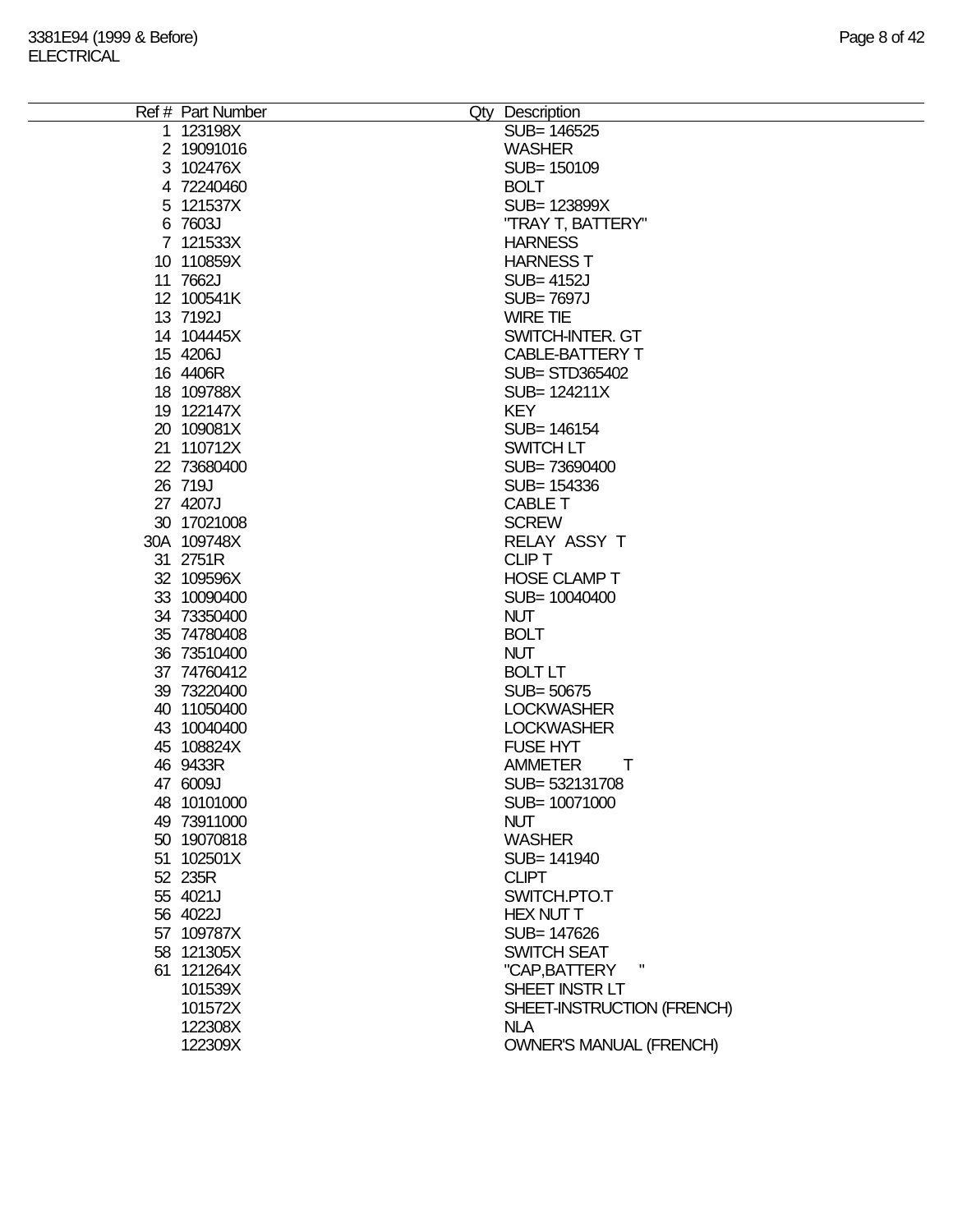## **12 H.P. HYDROSTATIC YARD TRACTOR** ENGINE BRIGGS & STRATTON - - MODEL NUMBER 281707, TYPE NUMBER 0201-01 STARTER - MOTOR

ALL ENGINE PARTS MUST BE PURCHASED THROUGH, AND WARRANTY SERVICE PERFORMED BY YOUR LOCAL BRIGGS AND STRATTON DEALER



 $12$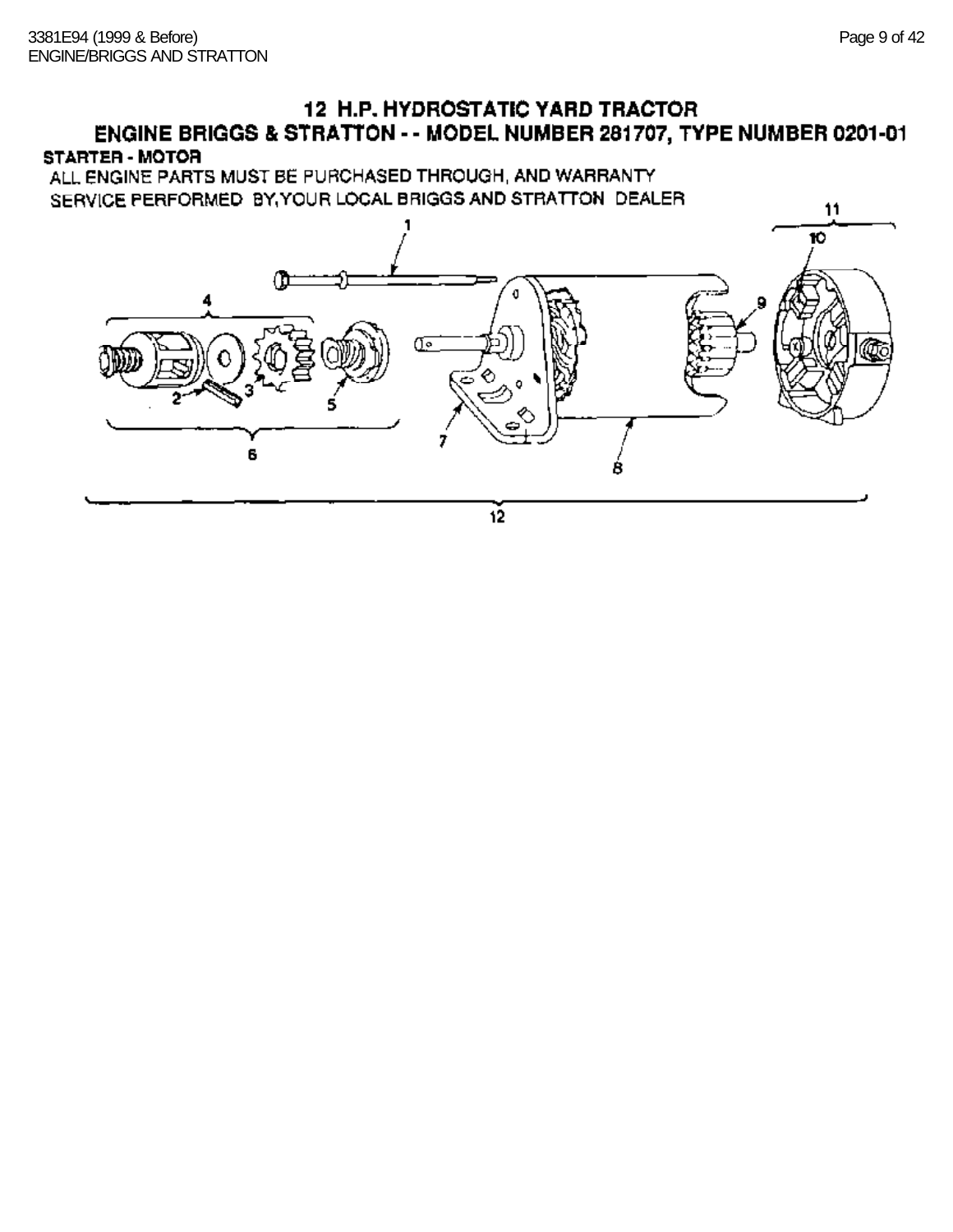#### 3381E94 (1999 & Before) **Page 10 of 42** ENGINE/BRIGGS AND STRATTON

| Page 10 of 4 |  |
|--------------|--|
|--------------|--|

| Ref # Part Number | Qtv | <b>Description</b>           |
|-------------------|-----|------------------------------|
| 1 94004           |     | <b>BOLT</b>                  |
| 2 94288           |     | <b>ROLL PIN</b>              |
| 3 280104          |     | <b>GEAR, STARTER</b>         |
| 4 490467          |     | <b>PINION SPRING KIT</b>     |
| 5 398003          |     | <b>CLUTCH ASSEMBLY</b>       |
| 6 490421          |     | STARTER DRIVE GROUP          |
| 7 394857          |     | DRIVE END CAP ASSY           |
| 8 394544          |     | <b>HOUSING ASSY</b>          |
| 9 391160          |     | <b>ARMATURE ASSY</b>         |
| 10 395538         |     | <b>BRUSH ASSEMBLY</b>        |
| 11 395537         |     | END CAP ASS'Y. COMMUTATOR    |
| 12 490420         |     | <b>MOTOR &amp; DRIVE ASY</b> |
|                   |     |                              |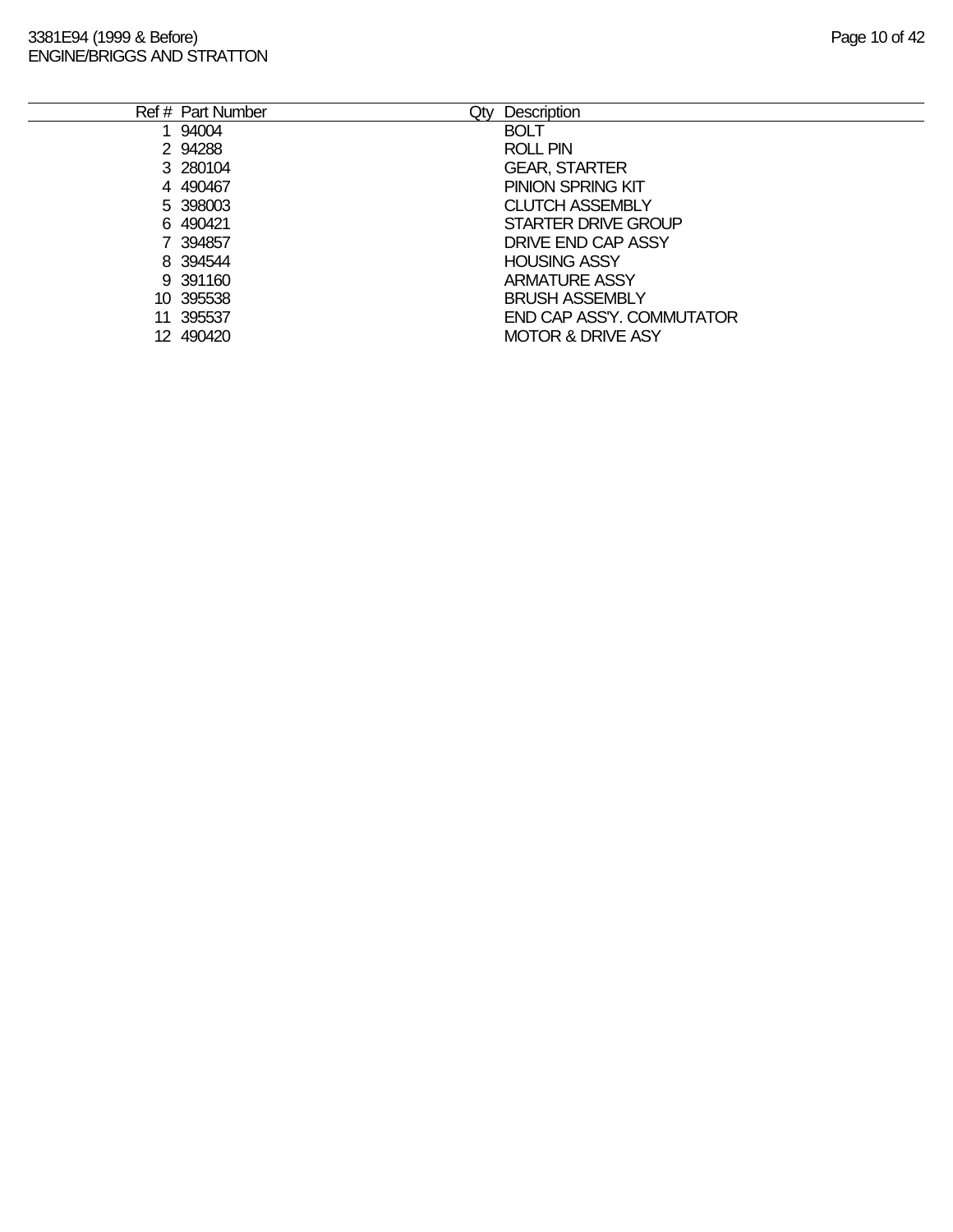#### 12 H.P. HYDROSTATIC YARD TRACTOR ENGINE BRIGGS & STRATTON - - MODEL NUMBER 281707, TYPE NUMBER 0201-01 **CARBURATOR**

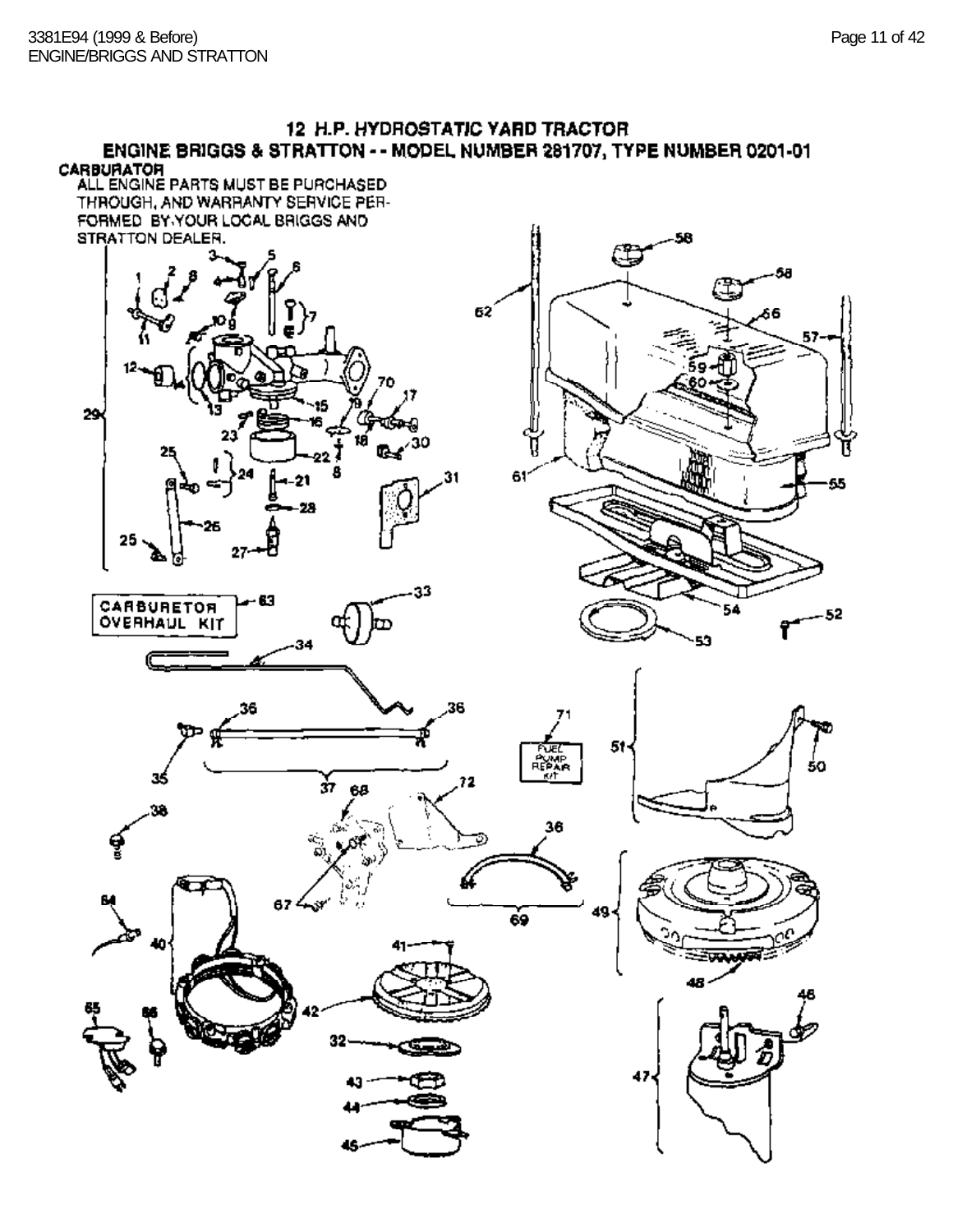| Ref # Part Number | Qty Description                             |
|-------------------|---------------------------------------------|
| 1 270382          | <b>WASHER, FOAM</b>                         |
| 2 222010          | VALVE, CHOKE                                |
|                   |                                             |
| 3 91920           | SCREW, MACHINE, FILLISTER HEAD              |
| 4 26157           | SPRING, THROTTLE ADJUSTMENT                 |
| 5 93043           | PIN, THROTTLE STOP                          |
| 6 299740          | NOZZLE CARBURETOR                           |
| 7 292681          | VALVE ASSEMBLY, CARBURETOR IDLE SCREW, SEMS |
| 8 93499           | <b>SCREW</b>                                |
| 9 211712          | STOP, THROTTLE                              |
| 10 261116         | SPRING, CHOKE RETURN                        |
| 11 390684         | SHAFT & LEVER, CHOKE                        |
| 12 211960         | <b>VENTURI, CARBURETOR</b>                  |
| 13 221997         | <b>PLUG WELSH</b>                           |
| 14 490515         | <b>BODY ASSY CARBURETOR</b>                 |
| 15 270511         | GASKET, FLOAT BOWL                          |
| 16 299707         | FLOAT, CARBURETOR                           |
| 17 398970         | SEAL, THROTTLE SHAFT                        |
| 18 491006         | SHAFT & LEVER, THROTTLE                     |
| 19 222433         | <b>VALVE, THROTTLE</b>                      |
|                   |                                             |
| 21 231323         | <b>SCREW</b>                                |
| 22 221995         | <b>BOWL, FLOAT</b>                          |
| 23 230896         | PIN, FLOAT HINGE                            |
| 24 394683         | <b>VALVE, FUEL INLET</b>                    |
| 25 93572          | <b>SCREW</b>                                |
| 26 222311         | <b>BRACKET, CARBURETOR</b>                  |
| 27 39 65 68       | <b>VALVE, NEEDLE</b>                        |
| 28 222014         | <b>WASHER</b>                               |
| 29 491673         | <b>CARBURETOR ASSY</b>                      |
| 30 93357          | SCREW, SEMS, CARBURETOR MOUNTING            |
| 31 270872         | <b>GASKET, CARBURETOR</b>                   |
| 32 280848         | <b>SPACER</b>                               |
| 33 394358         | FILTER, FUEL                                |
| 34 261610         | LINK, CHOKE                                 |
| 35 67218          | CONNECTOR, FUEL PIPE                        |
| 36 93053          | CLAMP, HOSE, GREEN                          |
| 37 393815         | HOSE (CUT TO SUIT)                          |
| 38 93621          | <b>SCREW, SEMS</b>                          |
| 40 393295         | STATOR, ALTERNATOR                          |
|                   |                                             |
| 41 93805          | <b>SCREW, SEMS</b>                          |
| 42 222562         | <b>SCREEN, FLUSH ROTATING</b>               |
| 43 92284          | NUT, FLYWHEEL                               |
| 44 224061         | <b>WASHER, SPRING</b>                       |
| 45 222561         | <b>CUP, SCREEN MOUNTING</b>                 |
| 46 93535          | <b>SCREW, HEX HEAD</b>                      |
| 47 490420         | <b>MOTOR &amp; DRIVE ASY</b>                |
| 48 399676         | <b>GEAR, RING</b>                           |
| 49 49 2325        | FLYWHEEL & RING GEAR ASSY MAGNETO           |
| 50 93984          | <b>SCREW, SEMS</b>                          |
| 51 490324         | <b>COVER, STARTER</b>                       |
| 52 94018          | <b>SCREW, AIR CLEANER</b>                   |
| 53 270853         | <b>GASKET, AIR CLEANER</b>                  |
| 54 490332         | <b>BODY</b>                                 |
| 55 399806         | <b>CARTRIDGE - AIR CLEANER</b>              |
| 56 223700         | <b>COVER</b>                                |
| 57 94246          |                                             |
|                   |                                             |
| 58 212706         |                                             |
| 59 231532         | <b>NUT</b>                                  |
| 60 94249          | <b>WASHER</b>                               |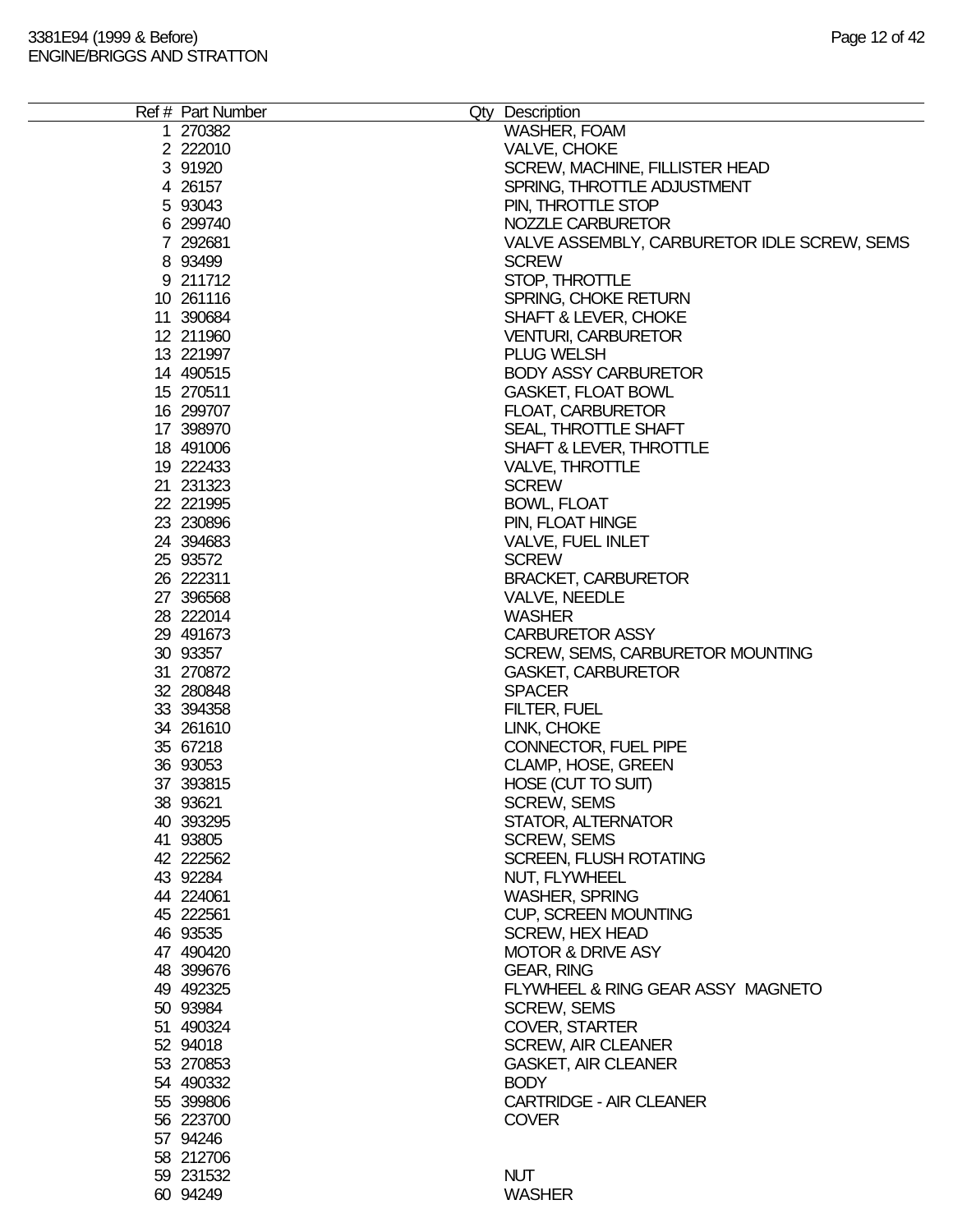| Ref # Part Number | Qtv | Description                       |
|-------------------|-----|-----------------------------------|
| 61 271962         |     | <b>ELEMENT - AIR CLEANER</b>      |
| 62 94248          |     | <b>STUD</b>                       |
| 63 394698         |     | <b>CARBURETOR OVERHAUL KIT</b>    |
| 64 393422         |     | <b>ALTERNATOR HARNESS ASSY</b>    |
| 65 394890         |     | REGULATOR, ALTERNATOR             |
| 66 93559          |     | <b>SCREW</b>                      |
| 67 93158          |     | <b>SCREW, SEMS</b>                |
| 68 491922         |     | PUMP, FUEL                        |
| 69 393815         |     | HOSE (CUT TO SUIT)                |
| 70 271853         |     | WASHER, THROTTLE SHAFT, FOAM      |
| 71 492855         |     | <b>REPAIR KIT - FUEL PUMP</b>     |
| 72 244130         |     | <b>BRACKET, IMPULSE PUMP MTG.</b> |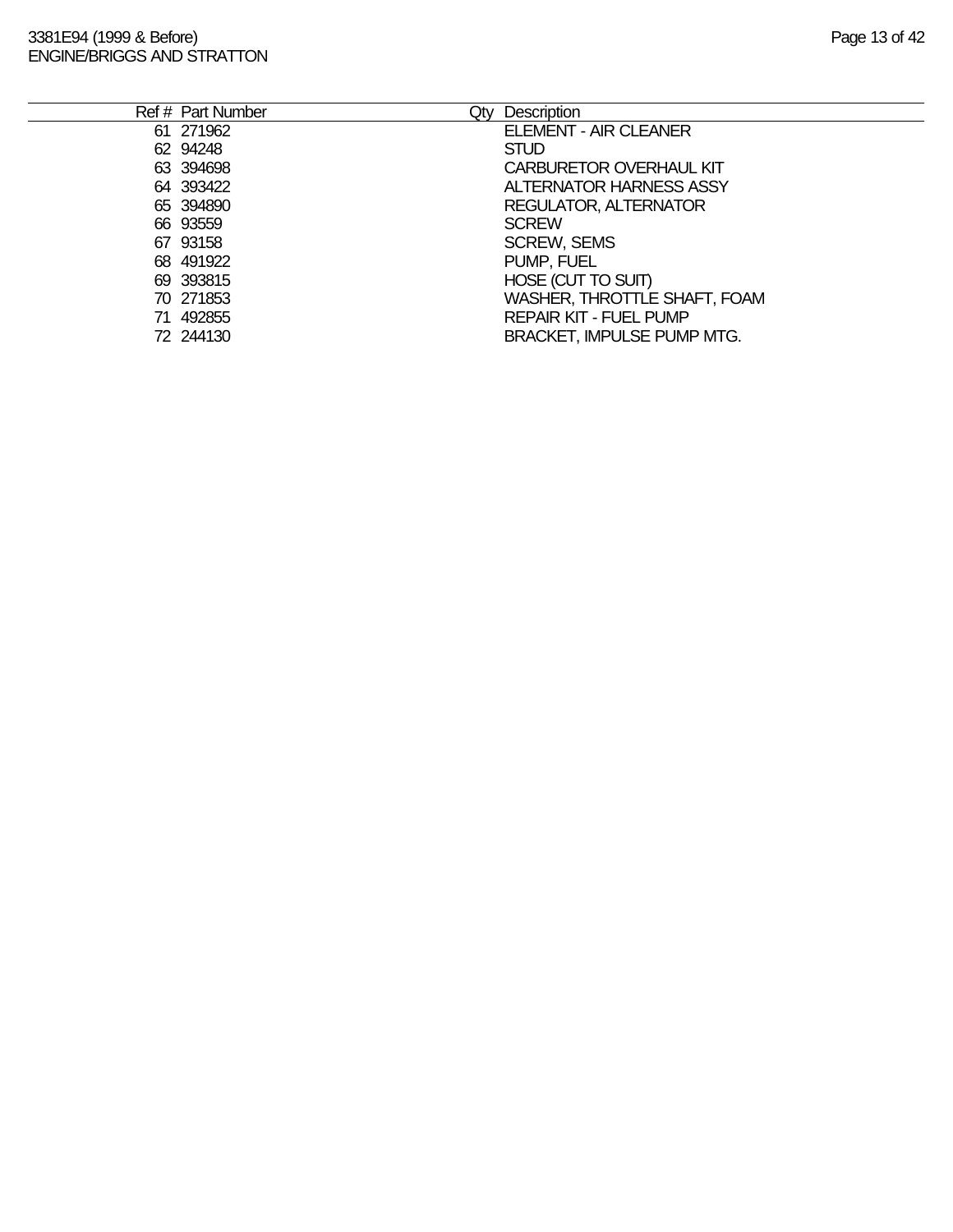# 12 H.P. HYDROSTATIC YARD TRACTOR ENGINE BRIGGS & STRATTON - - MODEL NUMBER 281707, TYPE NUMBER 0201-01

## **CYLINDER BLOCK GROUP**

ALL ENGINE PARTS MUST BE PURCHASED THROUGH, AND WARRANTY SERVICE PER-FORMED BY YOUR LOCAL BRIGGS AND STRATTON DEALER

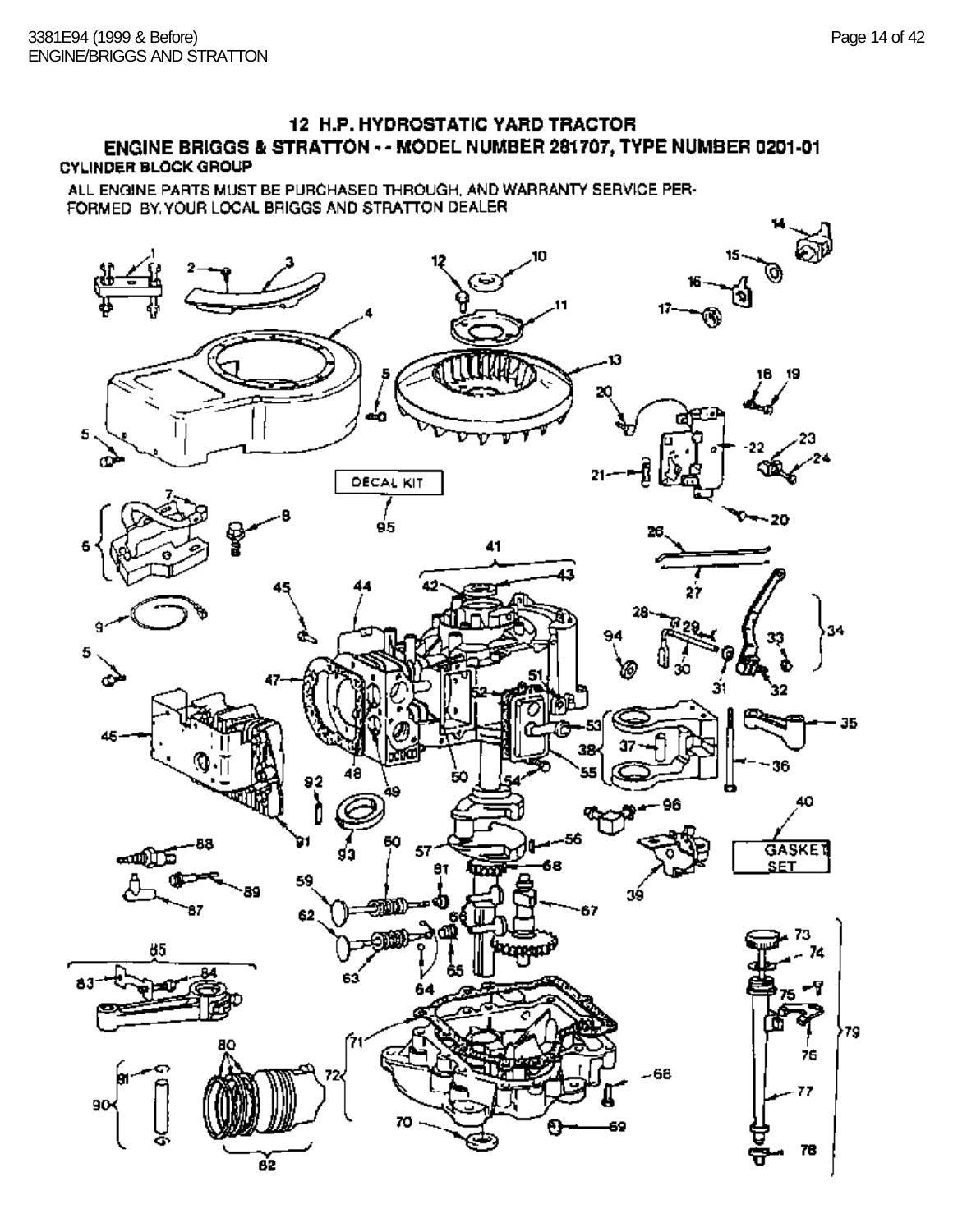|  | Ref # Part Number | Qty Description                    |
|--|-------------------|------------------------------------|
|  | 1 19203           | PULLER, FLYWHEEL                   |
|  | 2 93705           | SUB= 69485                         |
|  | 3 223752          | <b>GUARD, FLYWHEEL</b>             |
|  | 4 490853          | <b>HOUSING, BLOWER</b>             |
|  | 5 93158           | <b>SCREW, SEMS</b>                 |
|  | 6 398811          | ARMATURE, MAGNETO                  |
|  | 7 221798          | <b>TERMINAL, IGNITION CABLE</b>    |
|  | 8 93381           | SCREW, SEM, ARMATURE MOUNTING      |
|  | 9 398808          | WIRE, GROUND                       |
|  | 10 231531         | SPACER, CLUTCH                     |
|  | 11 223726         | <b>RETAINER FAN</b>                |
|  | 12 93535          | <b>SCREW, HEX HEAD</b>             |
|  | 13 280687         | FAN, FLYWHEEL                      |
|  | 14 398525         | <b>INSULATOR ASSEMBLY</b>          |
|  | 15 92791          | <b>WASHERLOCK</b>                  |
|  | 16 93722          | <b>TERMINAL, SPADE</b>             |
|  | 17 90576          | NUT, HEX                           |
|  | 18 26157          | SPRING, THROTTLE ADJUSTMENT        |
|  | 19 90200          | <b>SCREW</b>                       |
|  | 20 93572          | <b>SCREW</b>                       |
|  | 21 260871         | SPRING, GOVERNOR                   |
|  | 22 491594         | PLATE, GOVERNOR CONTROL            |
|  | 23 221535         | <b>CLAMP</b>                       |
|  | 24 93496          | <b>SCREW, SEMS</b>                 |
|  | 26 26 2348        | LINK, GOVERNOR                     |
|  | 27 260584         | SPRING, GOVERNOR LINK              |
|  | 28 93307          | <b>RETAINER, E-RING</b>            |
|  | 29 93306          | COTTER, HAIR PIN                   |
|  | 30 231058         | <b>CRANK, GOVERNOR</b>             |
|  | 31 222450         | <b>WASHER, GOVERNOR LEVER</b>      |
|  | 32 92613          | <b>BOLT, GOVERNOR LEVER</b>        |
|  | 33 231082         | NUT, HEX                           |
|  | 34 490927         | LEVER ASSY, GOVERNOR               |
|  | 35 212359         | LINK, COUNTERWEIGHT                |
|  | 36 93875          | <b>SCREW, COUTENWEIGHT</b>         |
|  | 37 298909         | PIN ASSY, PISTON, STD              |
|  | 38 399891         | <b>COUNTERWEIGHT ASSY</b>          |
|  | 39 490815         | <b>GOVERNOR GEAR</b>               |
|  | 40 490525         | <b>GASKET SET</b>                  |
|  | 41 490450         | <b>CYLINDER ASSEMBLY</b>           |
|  | 42 399265         | P/N CONFLICT - CHECK WITH SUPPLIER |
|  | 43 391086         | SEAL, OIL                          |
|  | 44 223715         | <b>SHIELD</b>                      |
|  | 45 93163          | <b>SCREW</b>                       |
|  | 46 491490         | COVER, CYLINDER HEAD               |
|  | 47 271866         | <b>GASKET, CYLINDER HEAD</b>       |
|  | 48 261463         | SEAT, INTAKE VALVE, STANDARD       |
|  | 49 210940         | <b>SEATI</b>                       |
|  | 50 261961         | <b>GUIDE, EXHAUST VALVE</b>        |
|  | 51 491986         | <b>BUSHING, GOVERNOR CRANK</b>     |
|  | 52 27803          | <b>GASKET, VALVE COVER</b>         |
|  | 53 280100         | <b>TUBE, BREATHER</b>              |
|  | 54 93394          | SCREW, SEMS, BREATHER, MOUNTING    |
|  | 55 394217         | <b>BREATHER, ASSY</b>              |
|  | 56 222698         | KEY, FLYWHEEL                      |
|  | 57 490466         | <b>CRANKSHAFT</b>                  |
|  | 58 262135         | <b>GEAR, TIMING</b>                |
|  | 59 262247         | <b>VALVE, INTAKE</b>               |
|  |                   |                                    |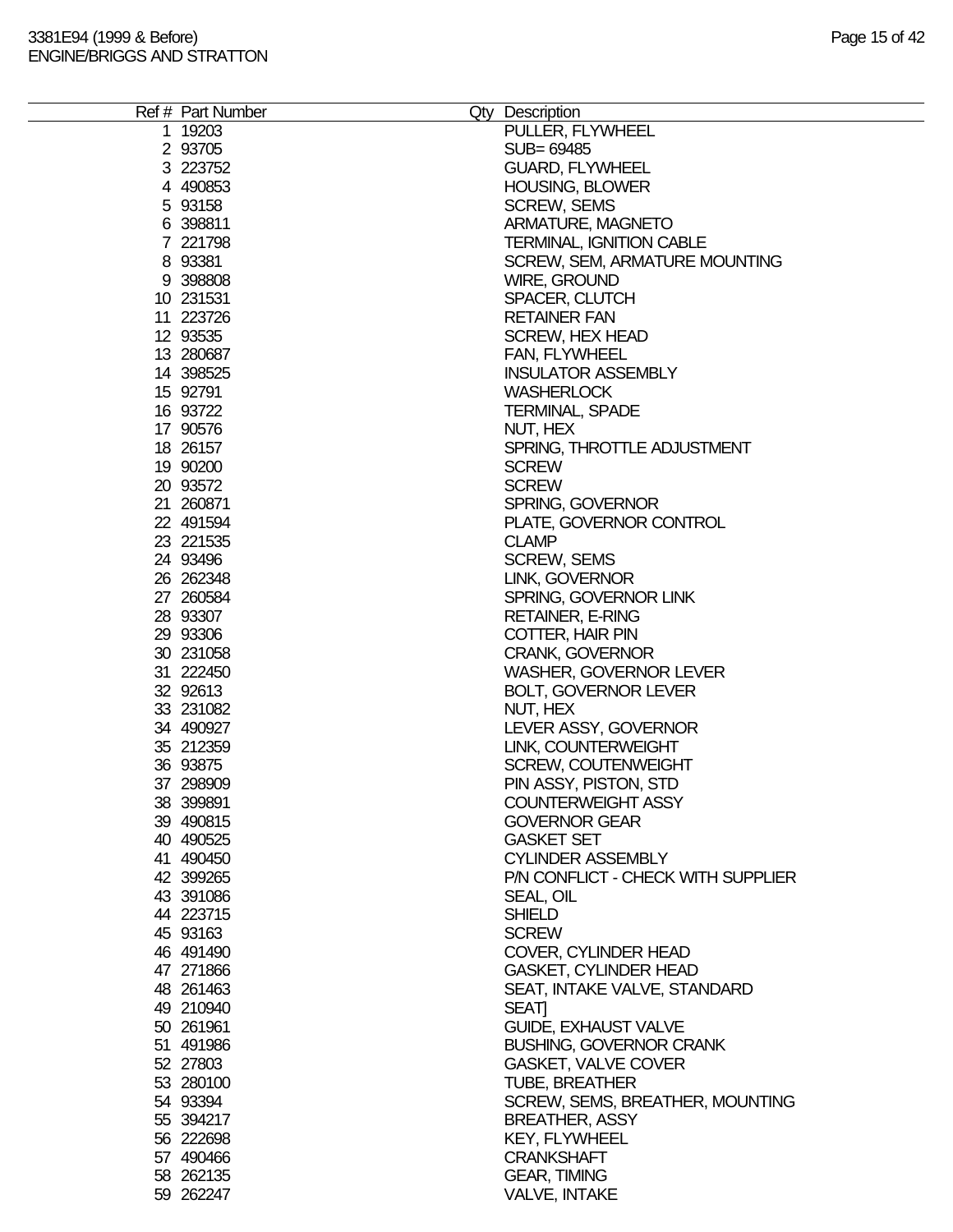| Ref # Part Number | Qty Description                     |
|-------------------|-------------------------------------|
| 60 65906          | SPRING, INTAKE VALVE                |
| 61 221596         | RETAINER, INTAKE VALVE              |
| 62 262246         | VALVE, EXHAUST                      |
| 63 26828          | SPRING, EXHAUST VALVE               |
|                   |                                     |
| 64 93630          | RETAINER, EXHAUST VALVE ROTOCOIL(2) |
| 65 292260         | <b>RETAINER, EXHAUST VALVE</b>      |
| 66 262248         | <b>TAPPET-VALVE</b>                 |
| 67 212897         | GEAR, CAM                           |
| 68 94305          | SCREW, SEMS, BASE MOUNTING          |
| 69 91084          | PLUG OIL DRAIN                      |
| 70 291675         | SEAL, OIL                           |
| 71 271916         | GASKET, CRANKCASE COVER 1/64"       |
| 71 271996         | GASKET, CRANKCASE COVER .009"       |
| 71 271997         | GASKET, CRANKCASE COVER .005"       |
| 72 490452         | <b>BASE</b>                         |
| 73 490327         | CAP AND DIPSTICK, OIL FILLER        |
| 74 270920         | SEAL, OIL FILLER CAP                |
| 75 93804          | <b>SCREW</b>                        |
| 76 223721         | CLAMP, OIL FILLER TUBE              |
| 77 280741         | TUBE, OIL FILLER                    |
| 78 68838          | <b>SEAL, FILLER TUBE</b>            |
| 79 490474         | FILL GROUP, OIL                     |
| 80 394665         | <b>RING SET</b>                     |
| 80 391781         | RING SET, PISTON .010" OVERSIZE     |
| 80 391782         | RING SET, PISTON .020" OVERSIZE     |
| 80 391783         | RING SET, PISTON .030" OVERSIZE     |
| 81 260924         | <b>LOCK, PISTON PIN</b>             |
| 82 394661         | PISTON ASSEMBLY, STANDARD           |
| 82 394662         | PISTON ASSEMBLY .010" OVERSIZE      |
|                   |                                     |
| 82 394663         | PISTON ASSEMBLY .020" OVERSIZE      |
| 82 394664         | PISTON ASSEMBLY .030" OVERSIZE      |
| 83 222299         | LOCK, CONNECTING ROD SCREW          |
| 84 92909          | <b>SCREW, CONNECTING ROD</b>        |
| 85 490348         | ROD ASSEMBLY, CONNECTING            |
| 87 66538          | <b>ELBOW, SPARK PLUG</b>            |
| 88 293918         | PLUG, SPARK RESISTOR                |
| 89 93723          | SCREW, CYLINDER HEAD 3"             |
| 90 299691         | PIN ASSEMBLY, PISTON, STANDARD      |
| 90 391286         | PIN ASSEMBLY, PISTON .005" OVER     |
| 91 491491         | <b>HEAD, CYLINDER</b>               |
| 92 94160          | PIN, ECCENTRIC                      |
| 93 262243         | <b>ECCENTRIC</b>                    |
| 94 491323         | <b>SEAL, GOVERNOR</b>               |
| 95 491255         | <b>LABEL KIT</b>                    |
| 96 67218          | CONNECTOR, FUEL PIPE                |
|                   |                                     |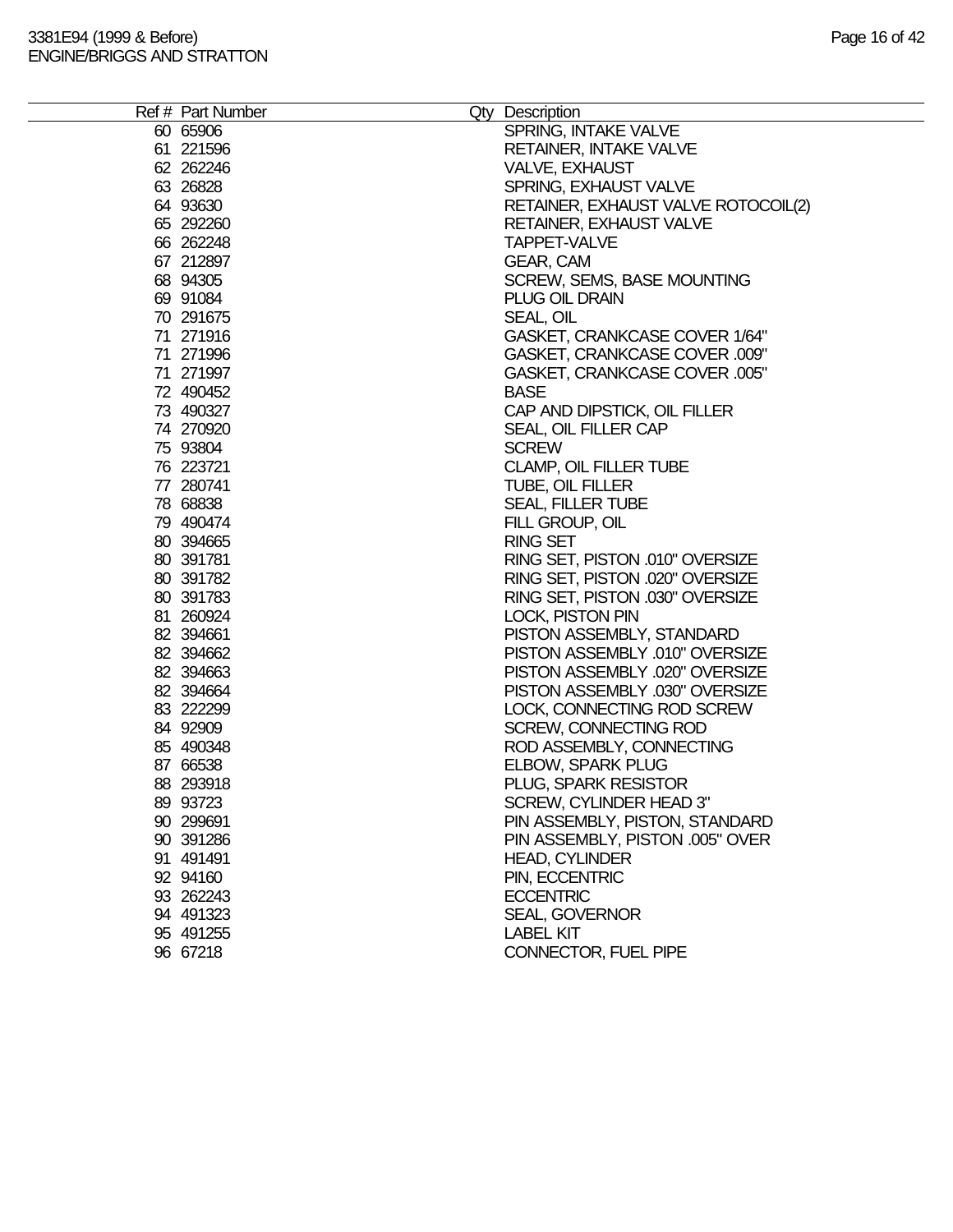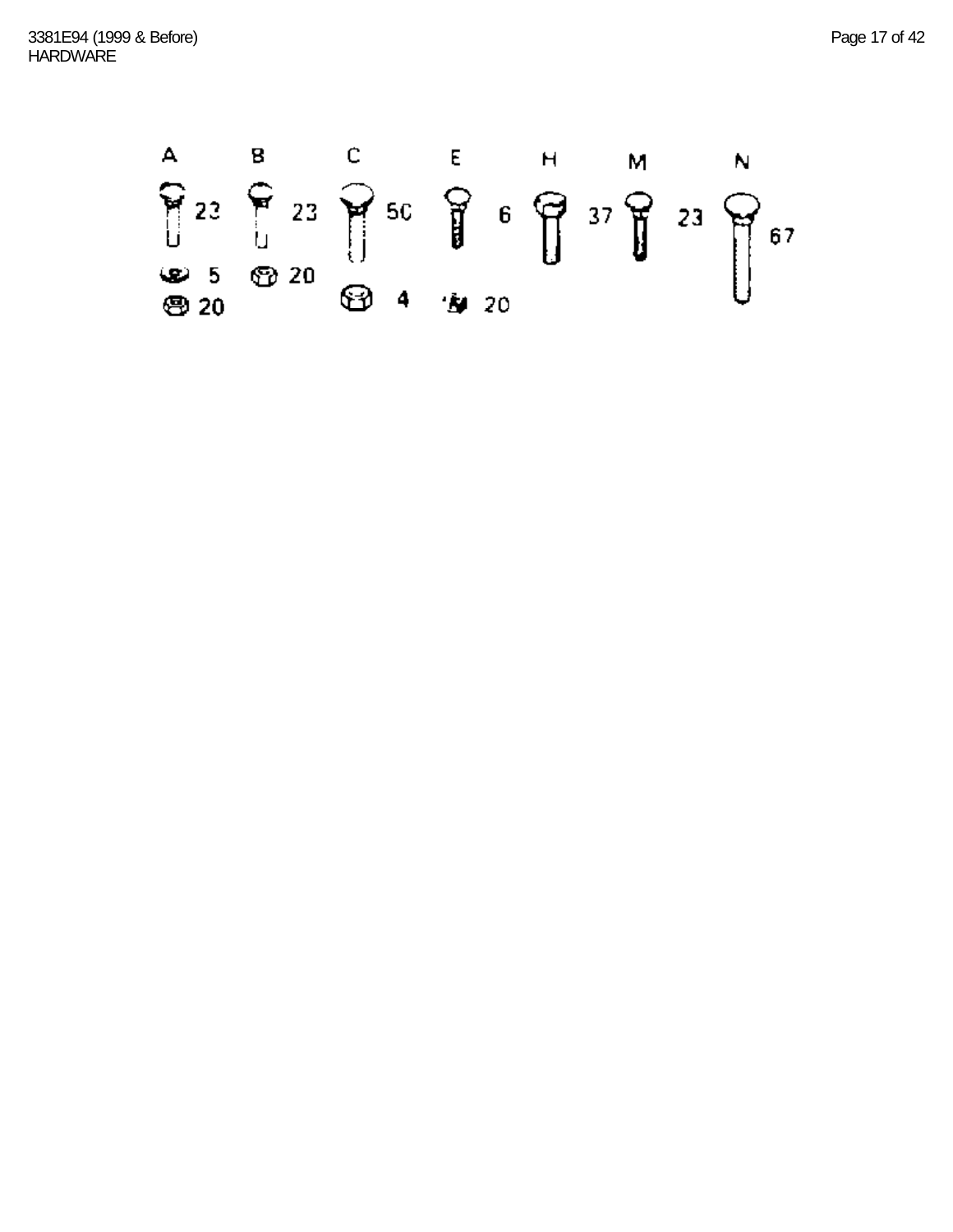| Ref # Part Number | <b>Description</b><br>Qty |
|-------------------|---------------------------|
| 4 73680600        | SUB=73690600              |
| 5 19111216        | <b>WASHER M</b>           |
| 6 72140505        | <b>BOLT</b>               |
| 20 73680500       | SUB=73690500              |
| 23 72140506       | <b>BOLT</b>               |
| 37 17490612       | <b>SCREW</b>              |
| 50 72140606       | <b>BOLT</b>               |
| 67 72140610       | BOLT.3/8-14X1.25          |
|                   |                           |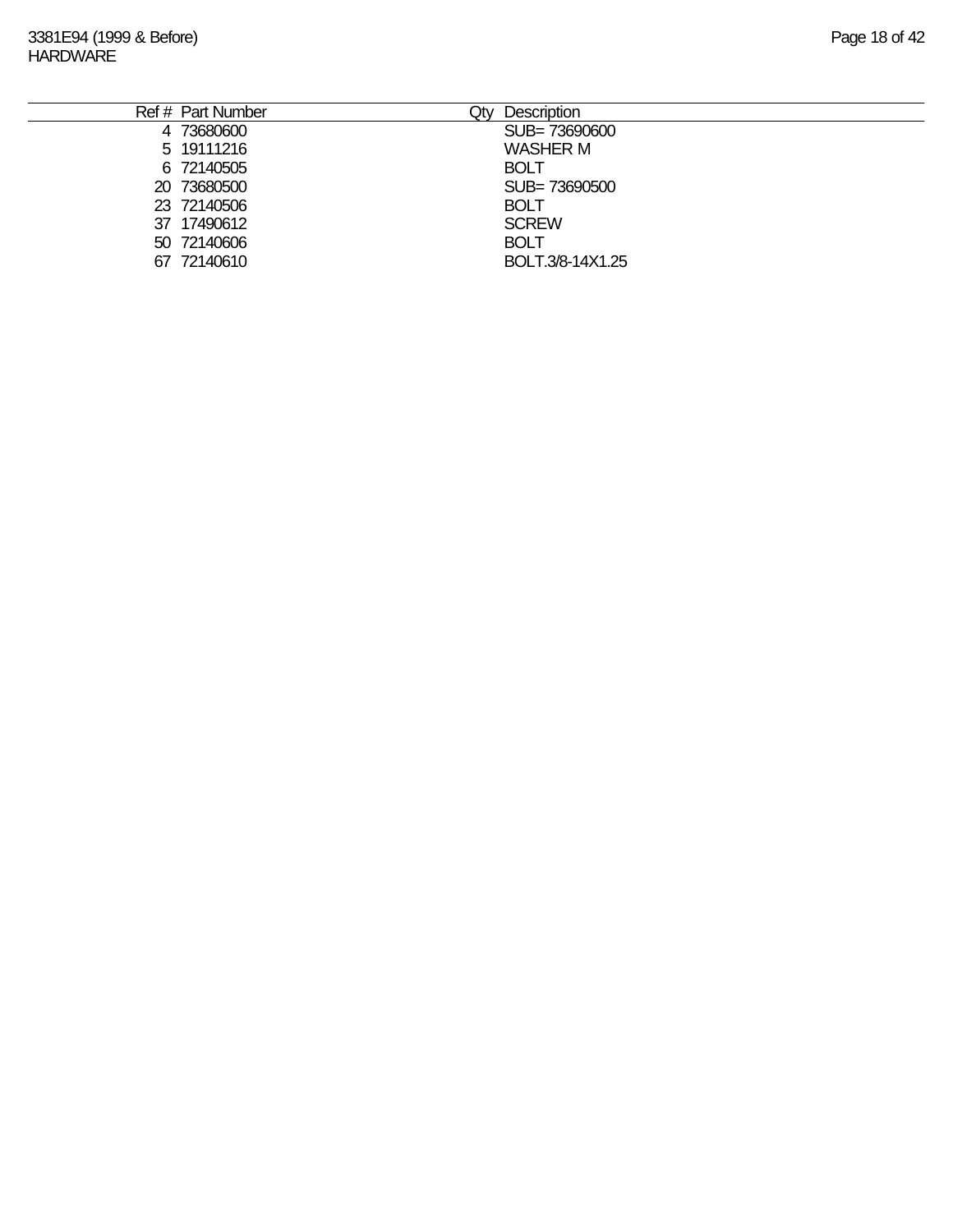3381E94 (1999 & Before) Page 19 of 42 **HARDWARE** 

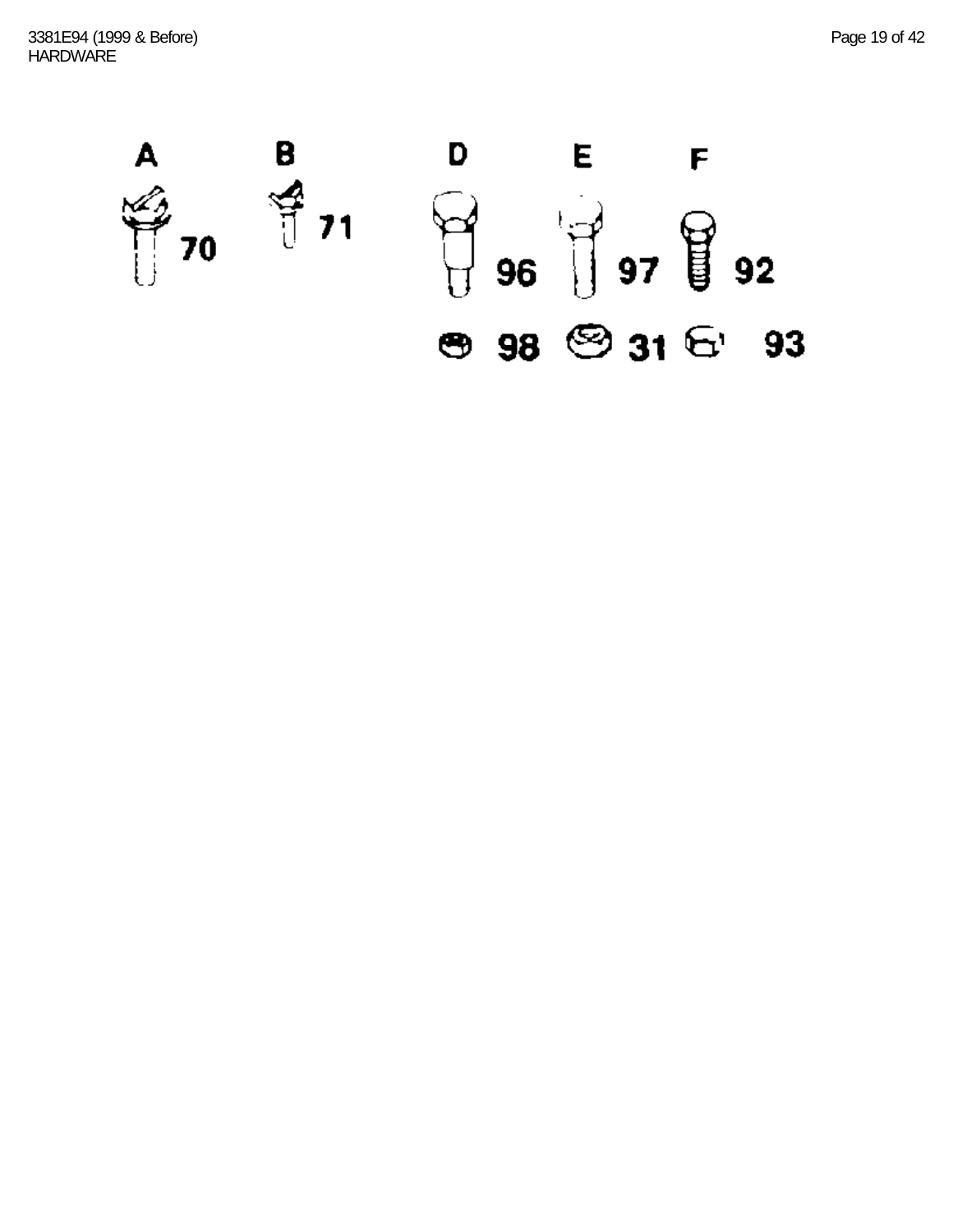| Ref # Part Number | Qty<br>Description |
|-------------------|--------------------|
| 31 73680600       | SUB=73690600       |
| 70 17490612       | <b>SCREW</b>       |
| 71 17490508       | <b>SCREW LT</b>    |
| 92 71011012       | SCREW.HXHD.10-2    |
| 93 73661000       | NUT.FLANGE         |
| 96 730536K        | SUB= 100536K       |
| 97 74760612       | SUB= 74780612      |
| 98 73680500       | SUB= 73690500      |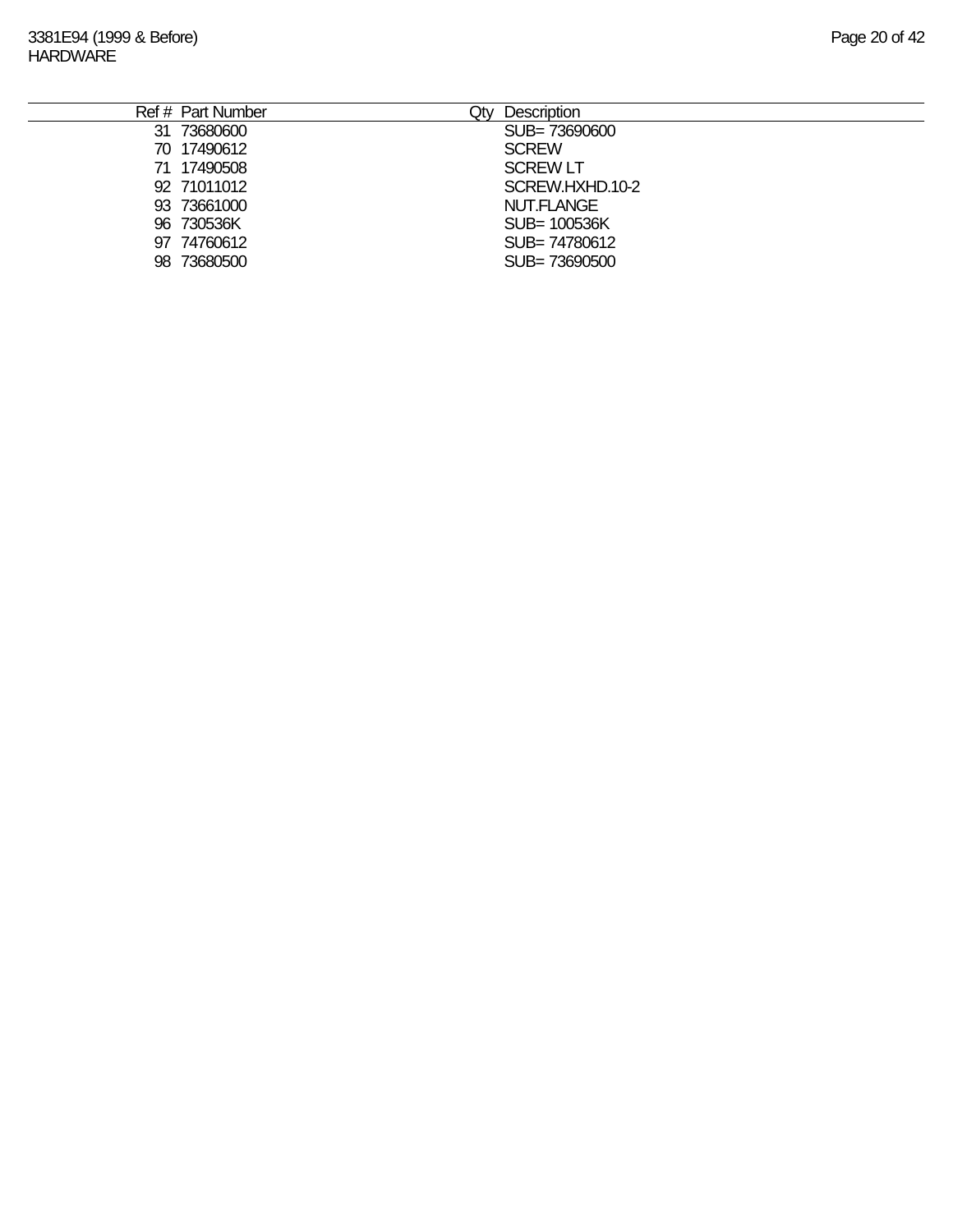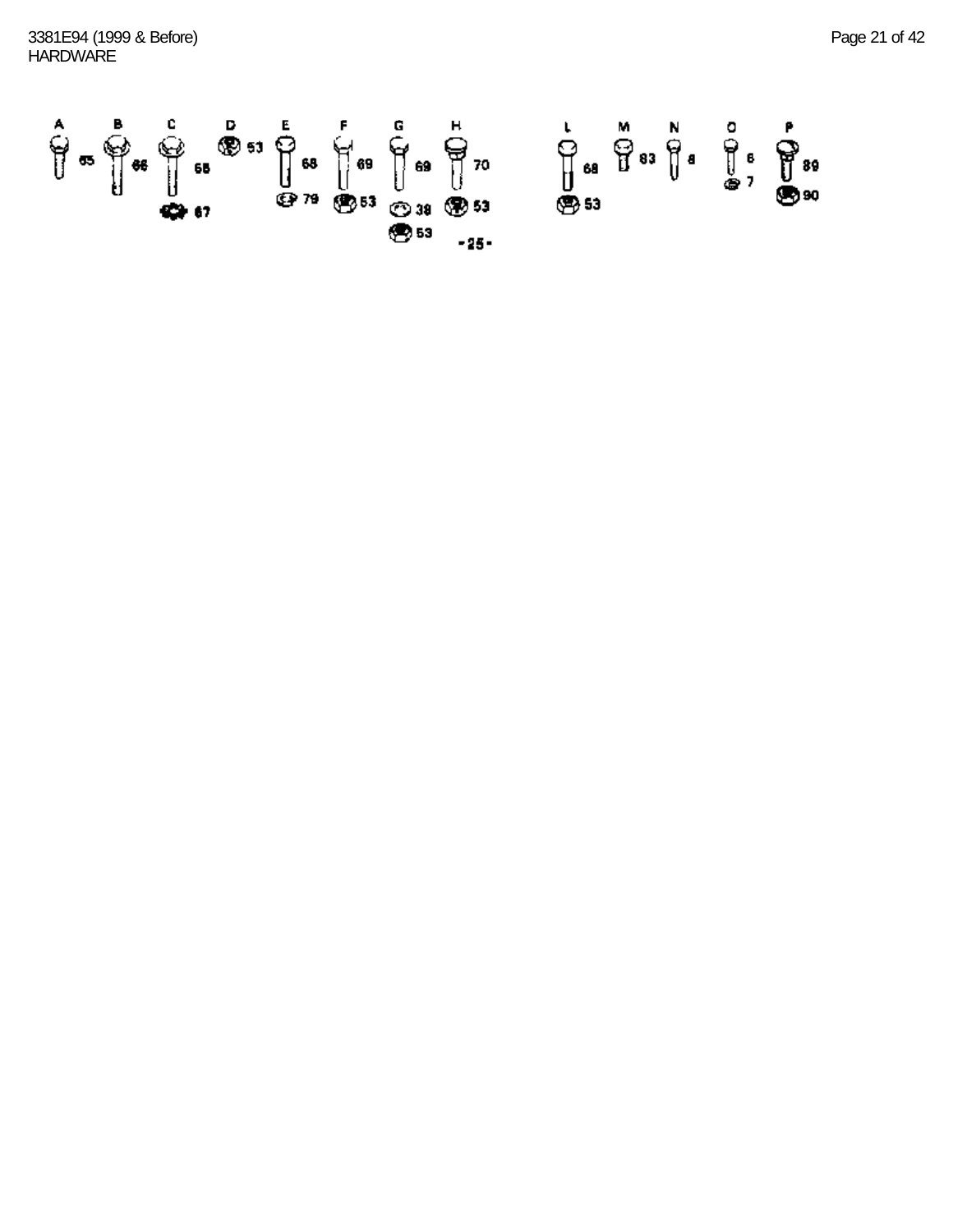|     | Ref # Part Number | Description<br>Qty |
|-----|-------------------|--------------------|
|     | 6 74760416        | <b>BOLT</b>        |
|     | 7 10040400        | <b>LOCKWASHER</b>  |
|     | 8 17210806        | <b>SCREW</b>       |
|     | 25 104757X        | <b>HUB CAP</b>     |
|     | 38 19131312       | <b>WASHER</b>      |
|     | 53 73680600       | SUB= 73690600      |
|     | 65 17080408       | <b>SCREW</b>       |
|     | 66 17490624       | <b>SCREW LT</b>    |
| 67  | 11050600          | <b>LOCKWASHER</b>  |
|     | 68 74760612       | SUB= 74780612      |
|     | 69 74760616       | <b>BOLT</b>        |
|     | 70 72140606       | <b>BOLT</b>        |
|     | 79 10040600       | <b>LOCKWASHER</b>  |
|     | 83 17021008       | <b>SCREW</b>       |
|     | 89 72140506       | <b>BOLT</b>        |
| 90. | 7368050           | NUT CROWN LOCK     |
|     |                   |                    |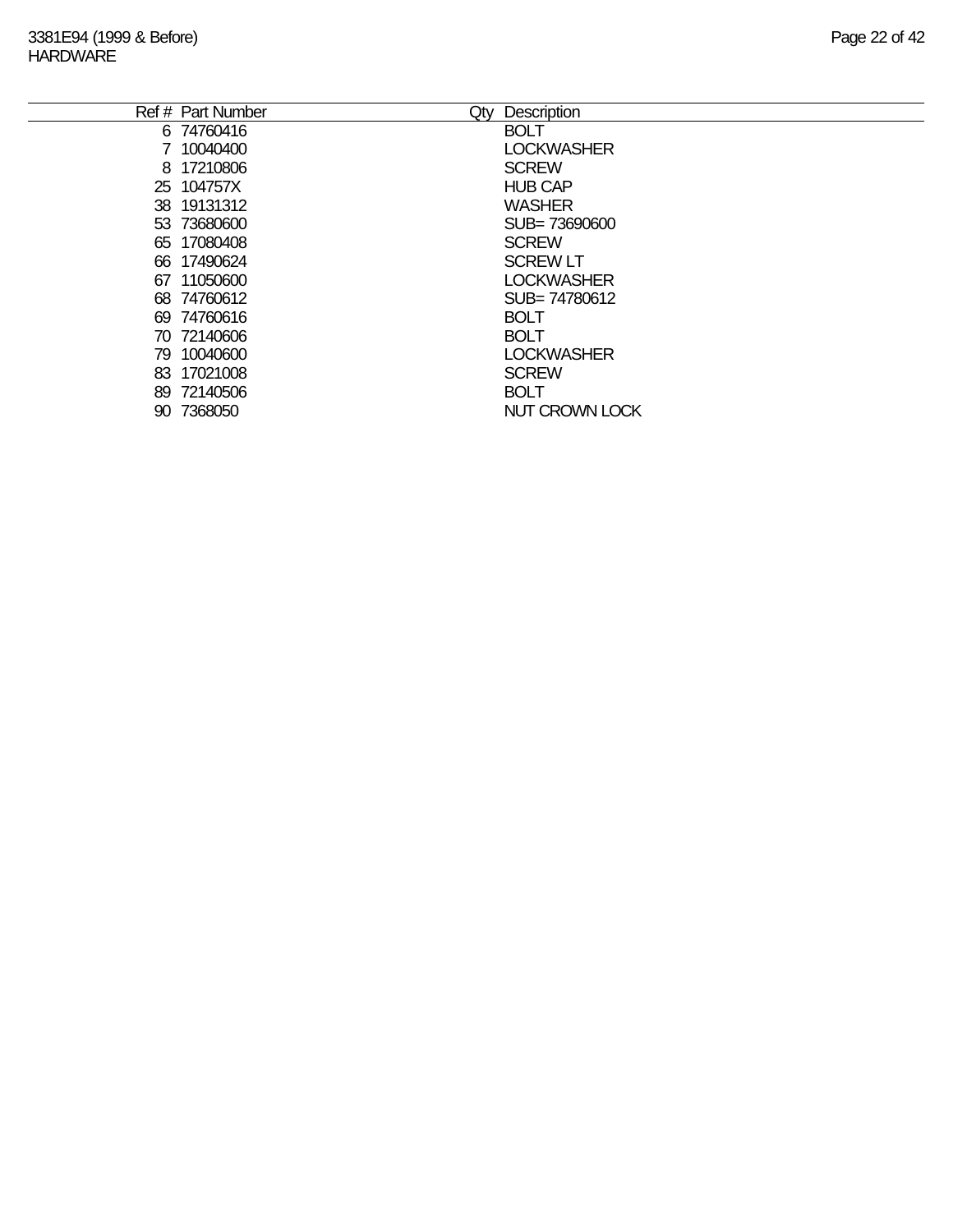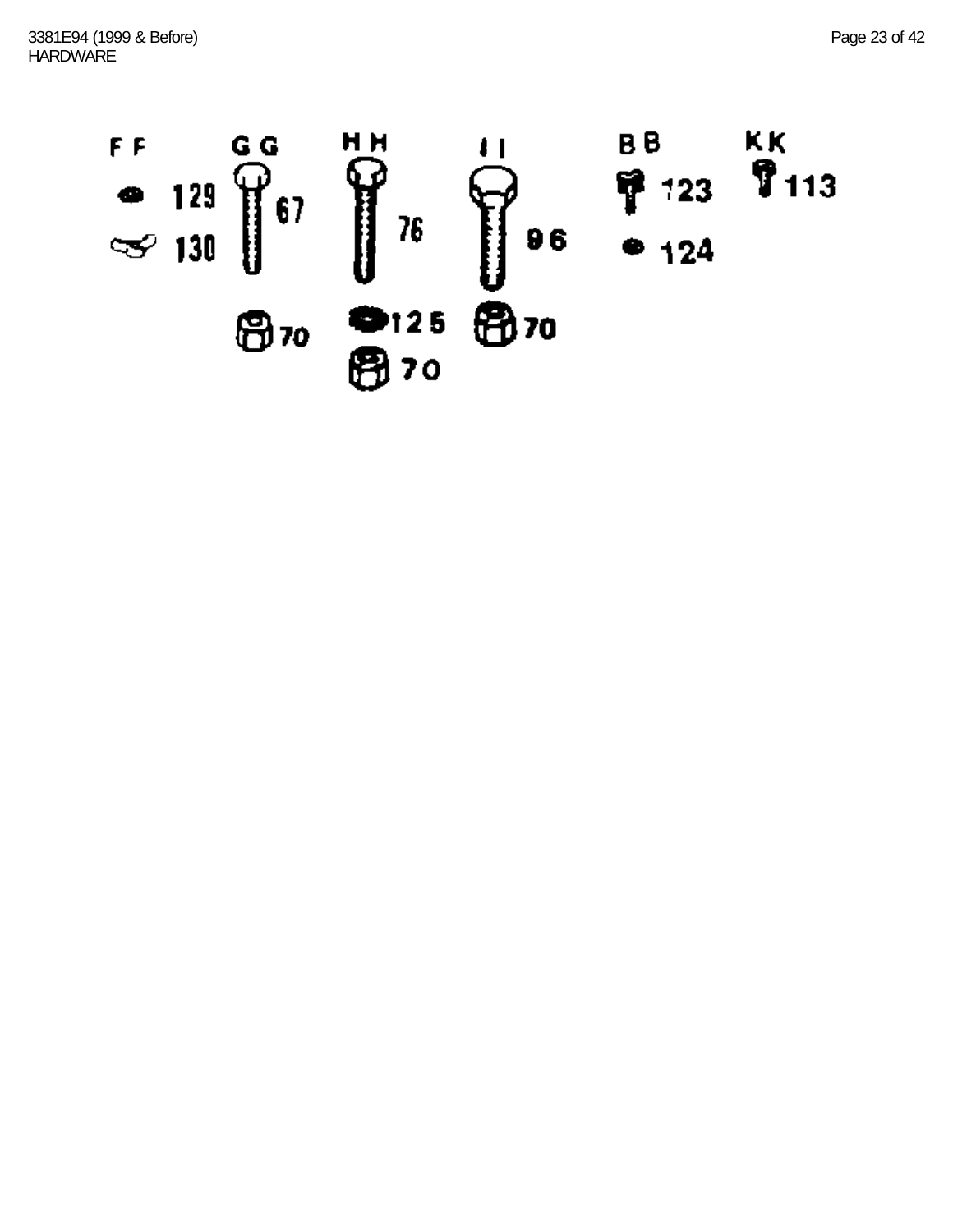| Ref # Part Number<br>Qty | Description          |
|--------------------------|----------------------|
| 62 110854X               | SUPPORT RH YTH       |
| 67 74760612              | SUB= 74780612        |
| 70 73680600              | SUB= 73690600        |
| 76 74760616              | <b>BOLT</b>          |
| 89 73680400              | SUB= 73690400        |
| 96 74760612              | SUB= 74780612        |
| 113 121144X              | SUB= 127018X         |
| 123 1200068X             | SUB= 120068X         |
| 124 19171912             | <b>WASHER</b>        |
| 126 19131614             | <b>WASHER</b>        |
| 129 11030400             | <b>LOCKWASHER GT</b> |
| 130 73490400             | SUB= 146525          |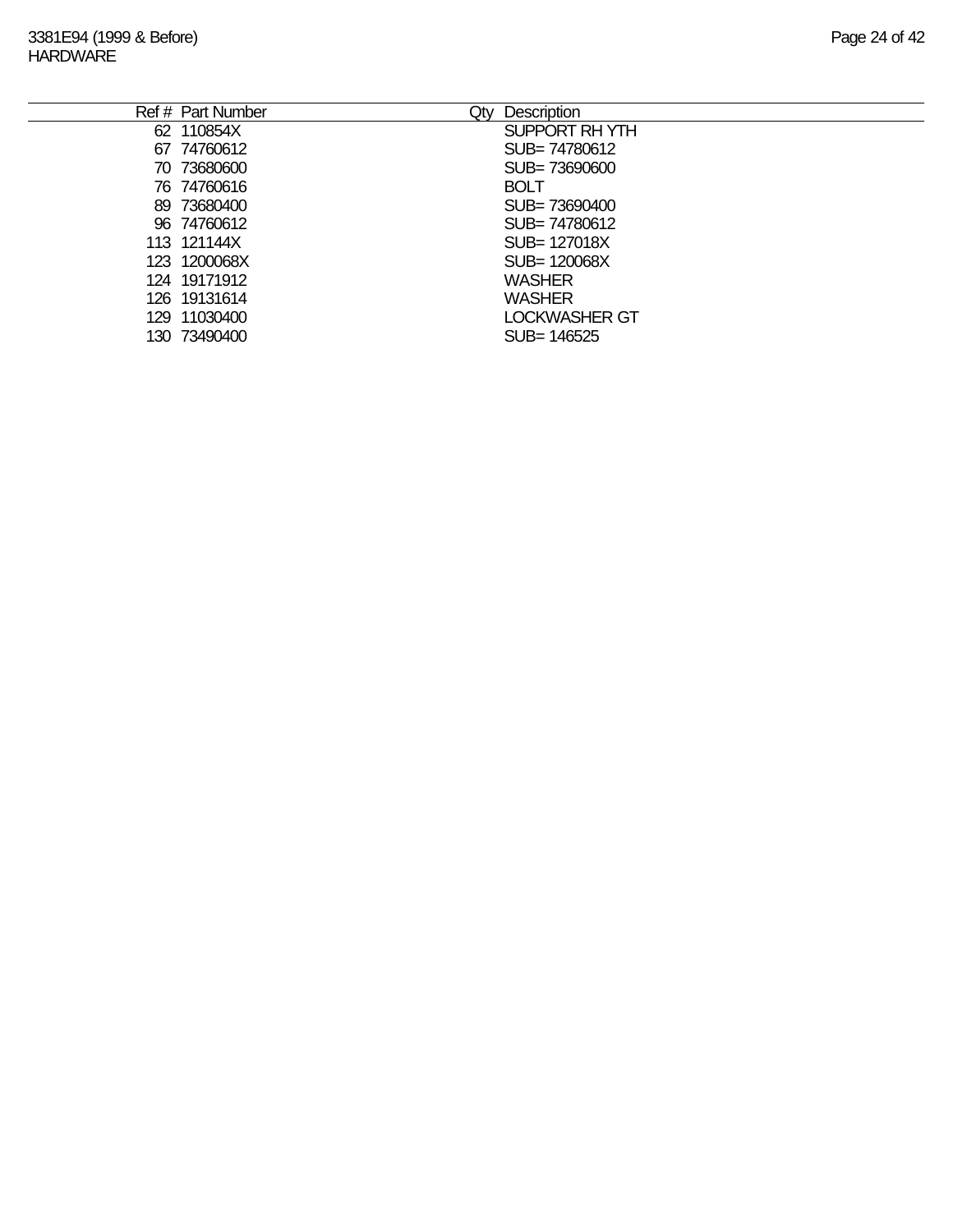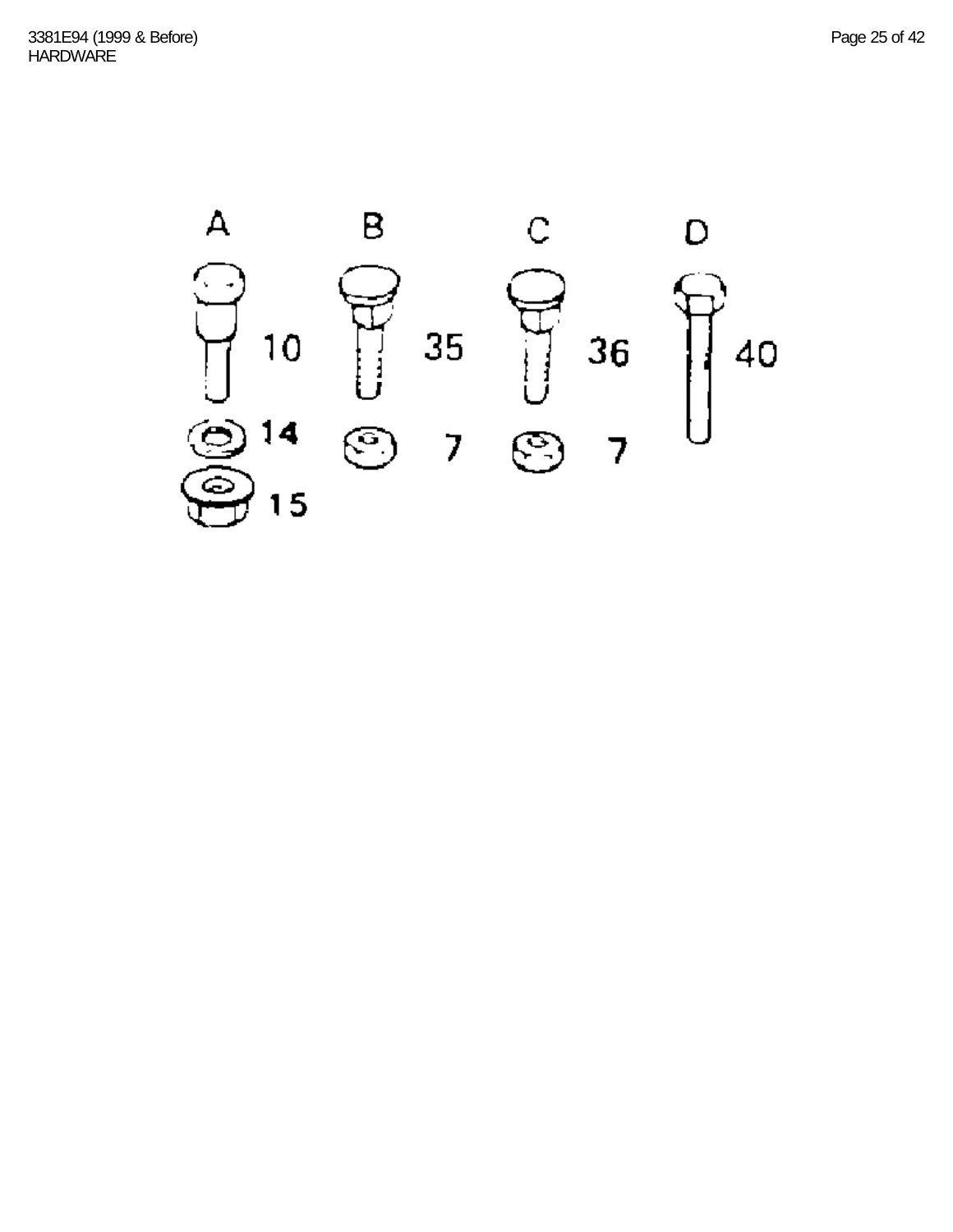| Ref # Part Number | Description<br>Qty   |
|-------------------|----------------------|
| 73680600          | SUB= 73690600        |
| 10 105848X        | "BOLT, SHOULDER LT"  |
| 14 110739X        | <b>WASHER T</b>      |
| 15 73980600       | <b>NUT SPECIAL T</b> |
| 36 72140606       | <b>BOLT</b>          |
| 40 74780624       | "BOLT,HEX"           |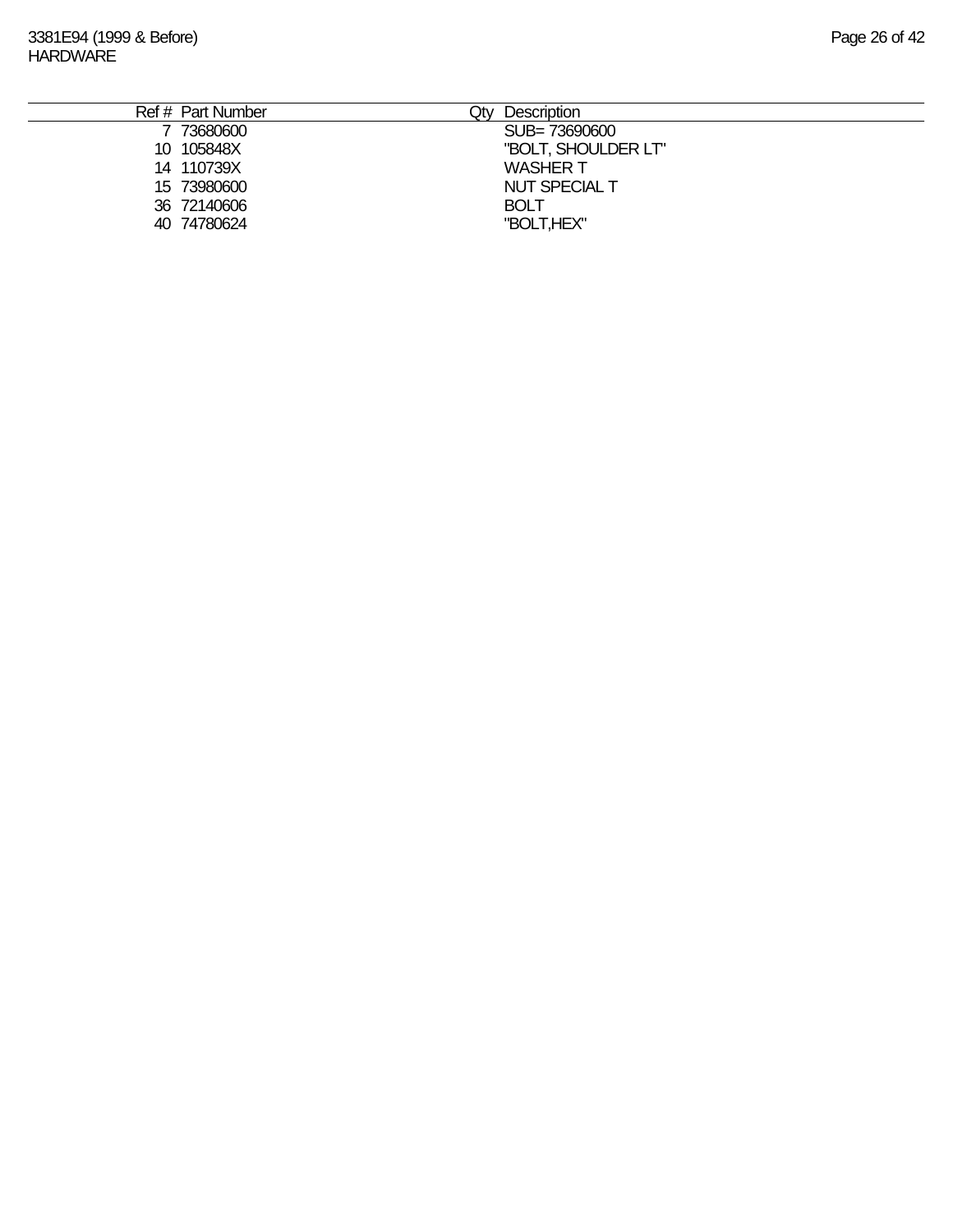LIFT ADJUSTMENT

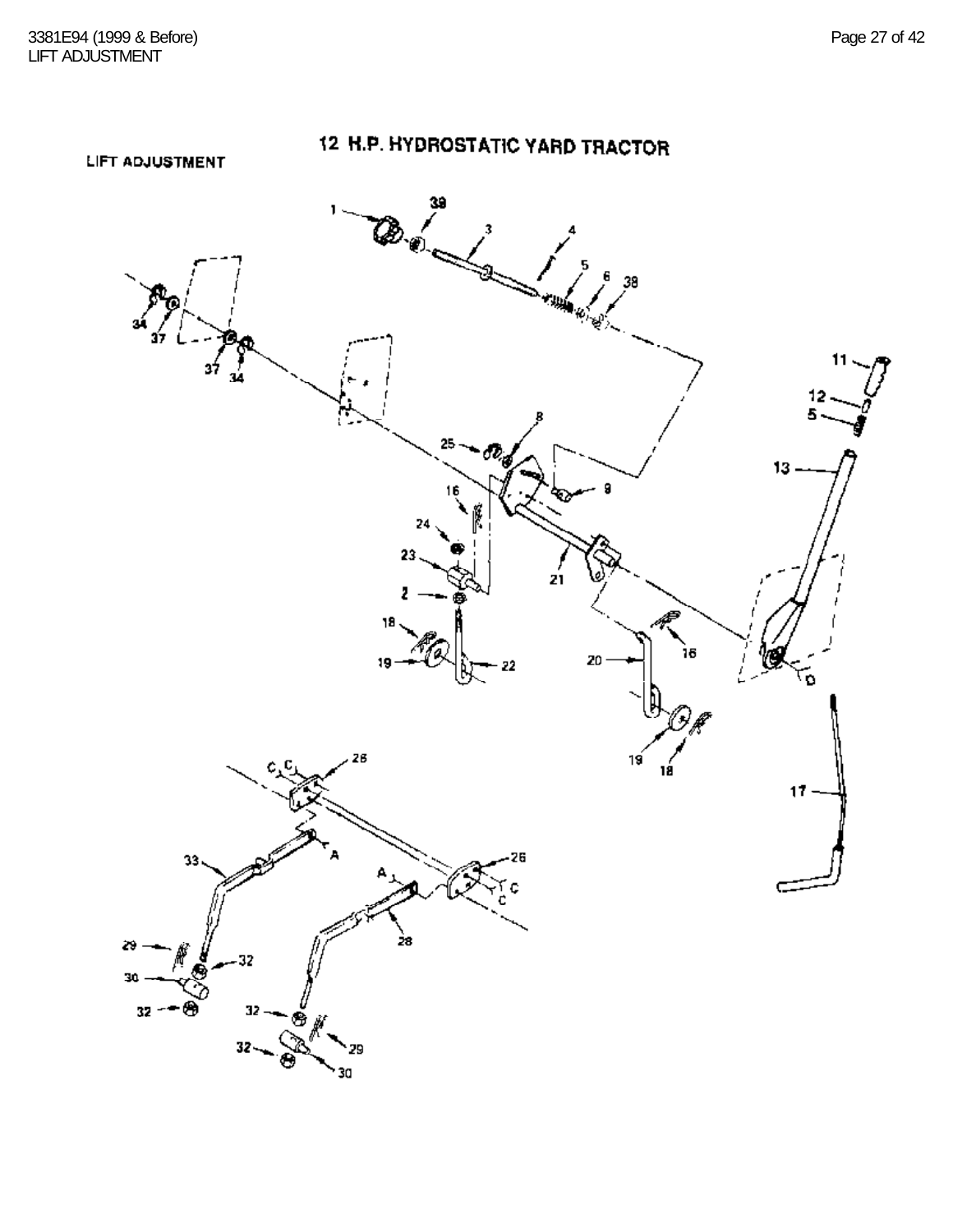| Ref # Part Number | Qty Description        |
|-------------------|------------------------|
| 1 121891X         | <b>HDLE ADJ LIFT</b>   |
| 2 73360700        | <b>NUT</b>             |
| 3 110729X         | <b>ROD LIFT LT</b>     |
| 4 76020308        | SUB=3145               |
| 5 2876H           | <b>SPRING T</b>        |
| 6 19131016        | <b>WASHER</b>          |
| 8 19151216        | <b>WASHER</b>          |
| 9 110810X         | <b>TRUNION LT</b>      |
| 11 109413X        | <b>GRIP</b>            |
| 12 105723X        | SUB= 125925X           |
| 13 121002X        | SUB= 123096X           |
| 16 4939M          | SUB=85902              |
| 17 121006X        | <b>LEVER ROD LT</b>    |
| 18 4921H          | <b>SPRING.RETAINER</b> |
| 19 19171516       | <b>WASHER T</b>        |
| 20 11029X         | SUB= 110029X           |
| 21 121031X        | <b>SHAFT YTH</b>       |
| 22 110448X        | PIVOT PIN T            |
| 23 110447X        | SUB= 132793            |
| 24 73710700       | <b>NUT LOCK YTH</b>    |
| 25 12000037       | <b>KLIP RING</b>       |
| 26 105864X        | "BRACKET, SUSPE T"     |
| 28 121598X        | <b>RH SUSP ARM ASM</b> |
| 29 9135R          | <b>SPRING H</b>        |
| 30 106308X        | SUB=130171             |
| 32 7322080        | NUT, HEX FIN. 1/2 - 13 |
| 33 121599X        | LH SUSP ARM ASM        |
| 34 12000022       | <b>E-RING</b>          |
| 37 19292016       | <b>WASHER</b>          |
| 38 110807X        | <b>NUTT</b>            |
| 39 73350600       | <b>NUT</b>             |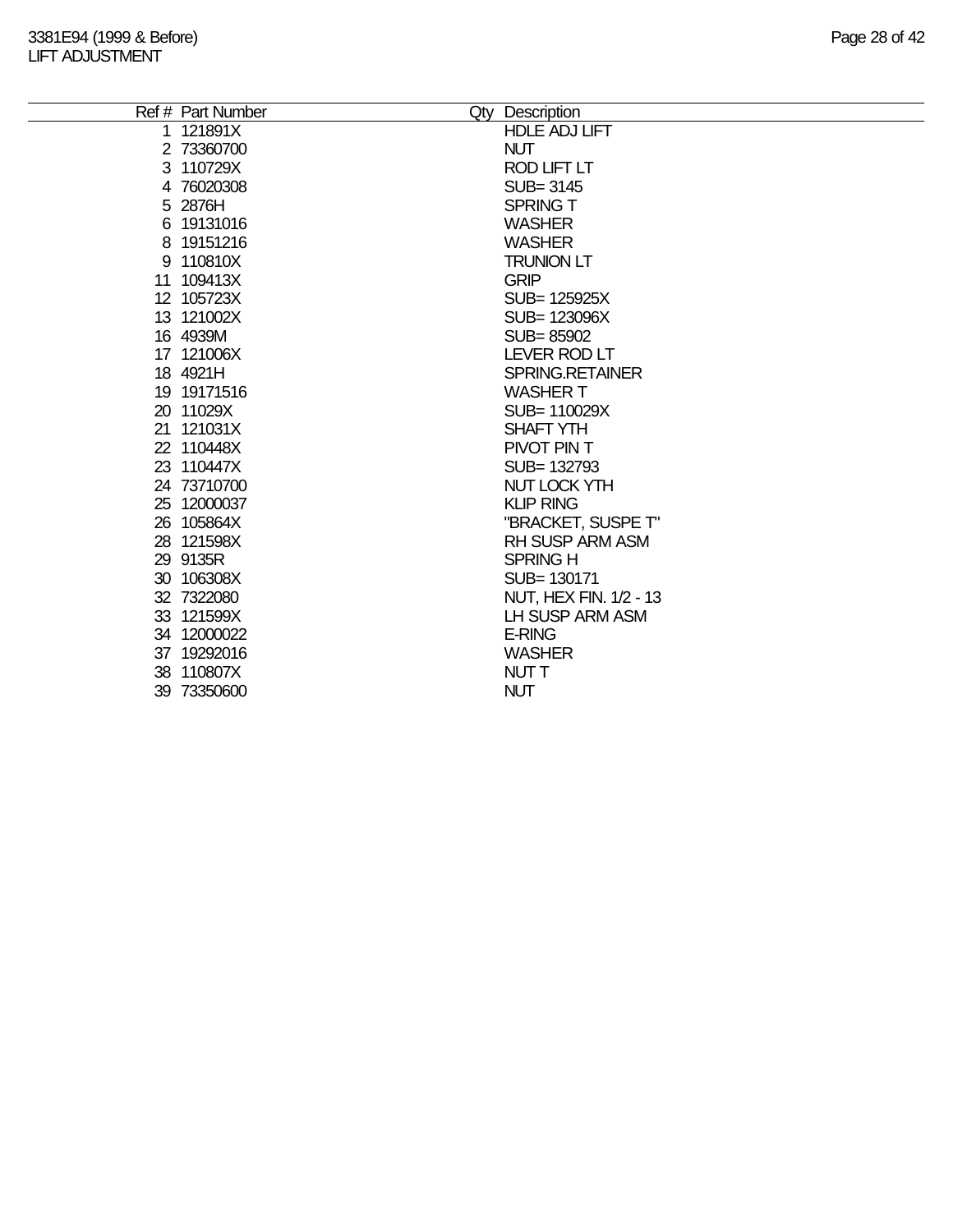#### **MOWER**

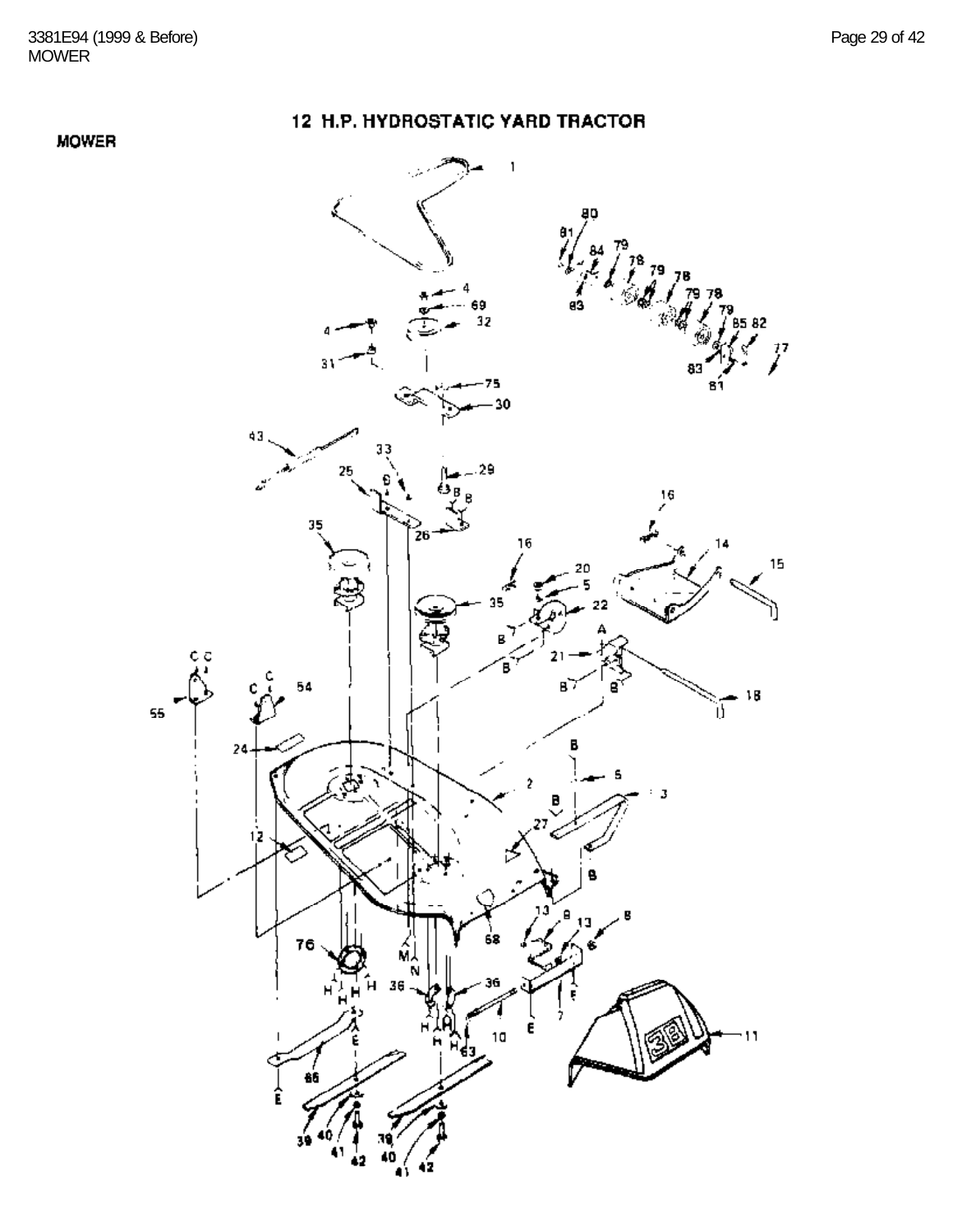|    | Ref # Part Number | Qty Description        |
|----|-------------------|------------------------|
|    | 1 106085X         | BELT-V.79.1.MWR        |
|    | 2 108672X         | SUB= 144726            |
|    | 3 8417J           | SUB= 128772            |
|    | 4 73680600        | SUB=73690600           |
|    | 5 19111216        | <b>WASHER M</b>        |
|    | 7 105896X         | SUB= 137607            |
|    | 8 110452X         | <b>NUT PUSH M</b>      |
|    | 9 106734X         | SUB= 123713X           |
|    | 10 106735X        | <b>ROD-HINGE T</b>     |
|    | 11 106736X        | DEFLECTOR-SHLD T       |
|    | 12 108682X        | <b>NLA</b>             |
|    | 13 105304X        | CAP-SLEEVE LT          |
|    | 14 105662X        | <b>LINK.PARALLEL</b>   |
|    | 15 105744X        | "ROD, FRT. PARAL T"    |
|    | 16 4921H          | SPRING.RETAINER        |
|    | 18 109835X        | <b>HINGE PIN T</b>     |
|    | 20 73680500       | SUB=73690500           |
|    | 21 109598X        | <b>BRACKET RH LT</b>   |
|    | 22 109597X        | <b>BRACKET LHT</b>     |
|    | 24 109820X        | <b>DECAL YT</b>        |
|    |                   |                        |
|    | 25 109503X        | <b>SUPPORT ARM T</b>   |
|    | 26 109504X        | STOP T                 |
| 27 |                   | <b>REFER TO IMAGE</b>  |
|    | 29 74760637       | SUB=74930632           |
|    | 30 108674X        | SUB= 127162X           |
|    | 31 106902X        | <b>SPACER RETAINER</b> |
|    | 32 121316X        | <b>PULLEY IDLER</b>    |
|    | 33 106513X        | "WASHER, WEAR LT"      |
|    | 35 121687X        | "JACKSHAFT.38""LT"     |
|    | 36 100668L        | SUPPORT PLATE LT       |
|    | 39 121263X        | "BLADE.38"" HI-LI"     |
|    | 40 19132012       | <b>WASHER</b>          |
|    | 41 10030600       | SUB= 10040600          |
|    | 42 74610624       | BOLT.3/8-24X1-1/2      |
|    | 43 102727X        | "SPRING.EXT.8.5"""     |
|    | 54 105857X        | "BRKT, SUSP RH T"      |
|    | 55 108673X        | "BRKT, SUSP REAR LH"   |
|    | 63 19111016       | <b>WASHER</b>          |
|    | 65 7631J          | <b>RUNNER-LH M</b>     |
|    | 68 121349X        | <b>DECAL WARNING</b>   |
|    | 69 19131316       | <b>WASHER</b>          |
|    | 75 19131210       | <b>WASHER</b>          |
|    | 76 110445X        | <b>SUPPORT T</b>       |
|    | 77 109776X        | PIVOT PIN T            |
|    | 78 109729X        | <b>ROLLER T</b>        |
|    | 79 19151610       | <b>WASHER T</b>        |
|    | 80 19161616       | <b>WASHER</b>          |
|    | 81 74760512       | <b>BOLT</b>            |
|    | 82 76020412       | <b>COTTER PIN</b>      |
|    | 83 73680500       | SUB=73690500           |
|    | 84 109646X        | <b>BRACKET LH T</b>    |
|    |                   |                        |
|    | 85 109647X        | <b>BRACKET RHT</b>     |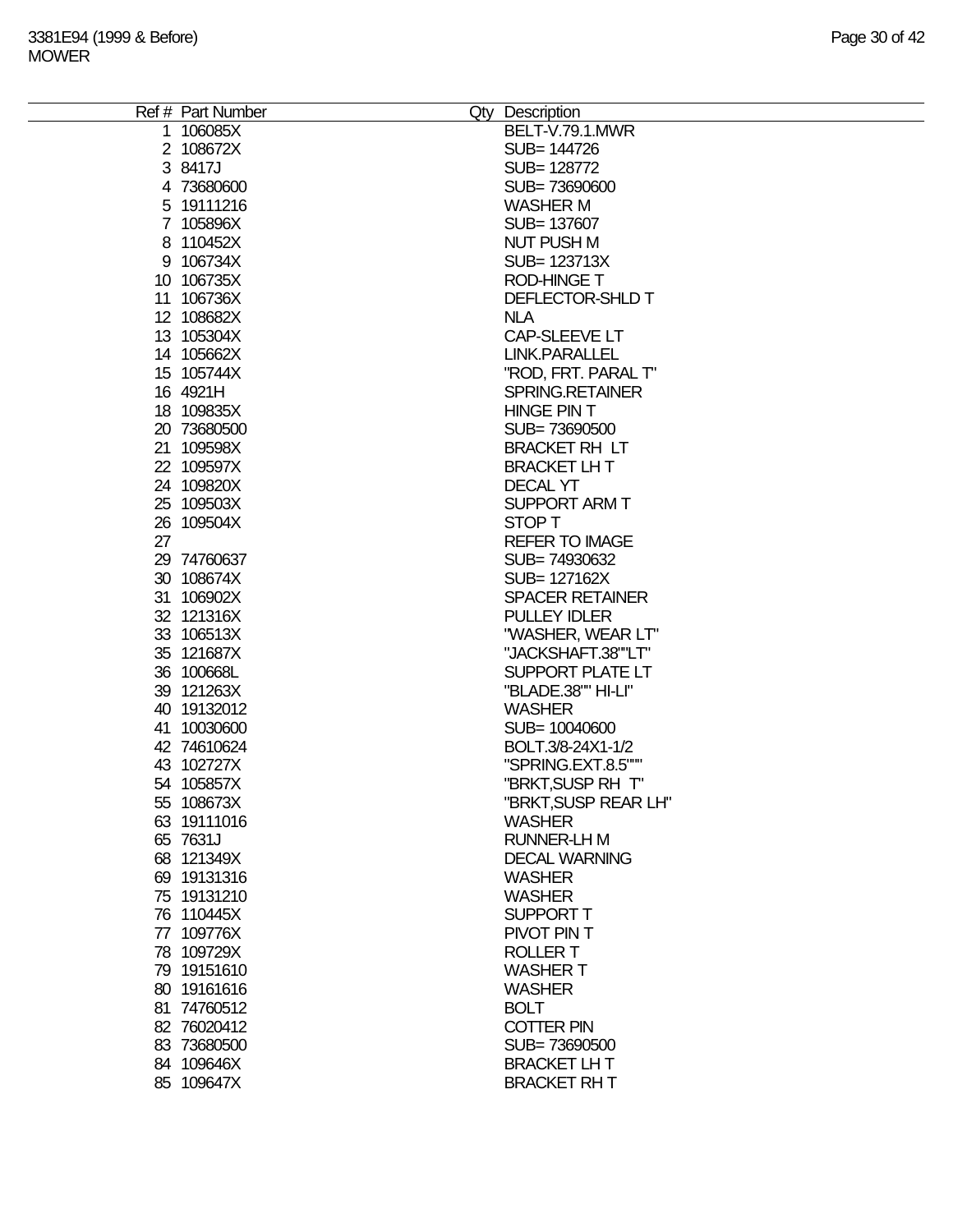PUMP

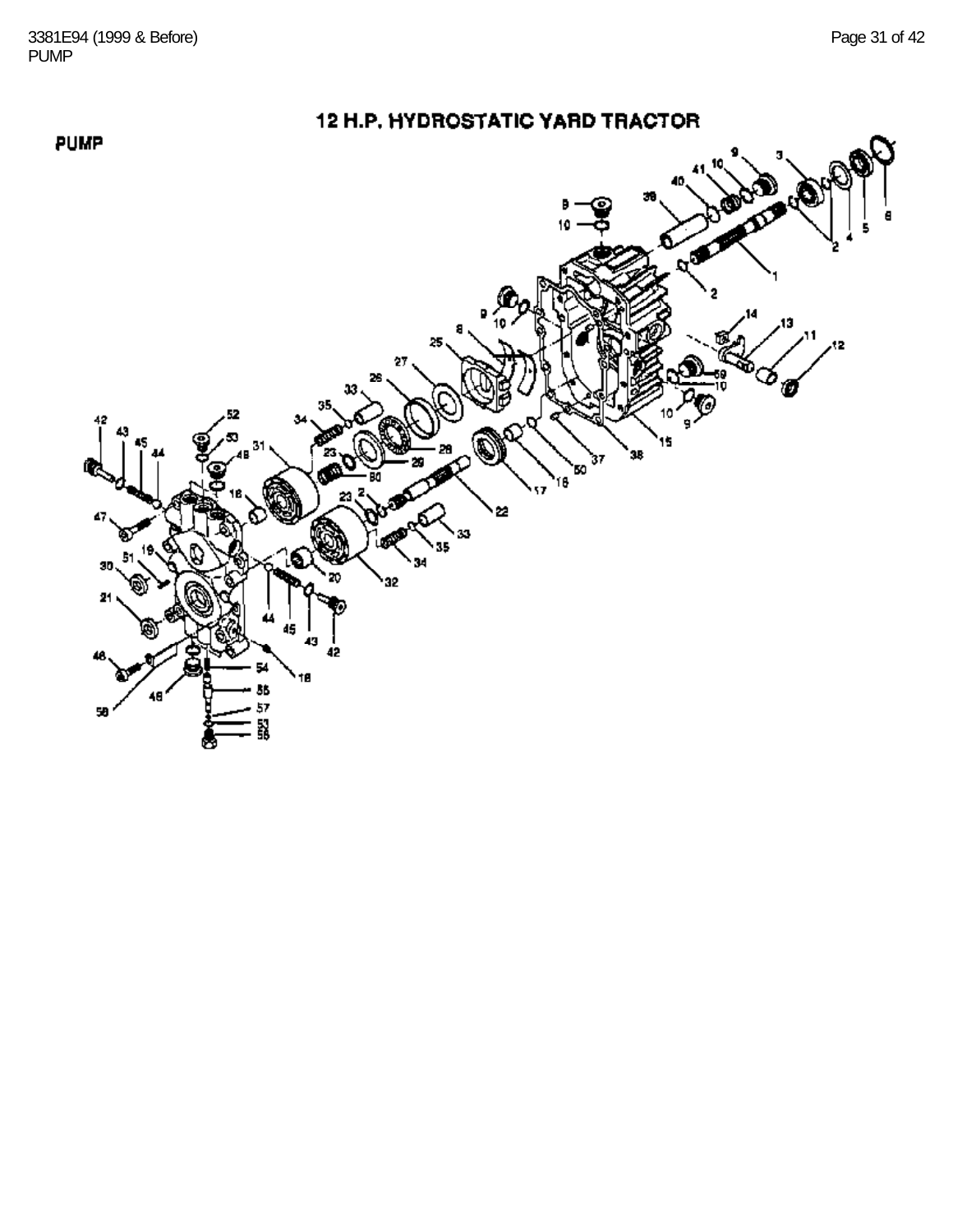| Ref # Part Number | Qty Description              |
|-------------------|------------------------------|
| 1 122756X         | SHAFT.PU.2003022             |
| 2 122716X         | RETAINIANG RING-(2003016)    |
| 3 122745X         | <b>BALL BEARING</b>          |
| 4 122715X         | <b>SPACER</b>                |
| 5 122700X         | <b>SEAL LIP</b>              |
| 6 122699X         | RING.RET.2003052             |
| 8 122767X         | CRADLE BEARING (2003023)     |
| 9 122729X         | <b>PLUG</b>                  |
| 10 122746X        | O RING                       |
| 11 122747X        | <b>BEARING</b>               |
|                   |                              |
| 12 122717X        | SEAL.9008000-0126            |
| 13 122748X        | <b>TRUNION ARM (2003005)</b> |
| 14 122749X        | GUIDE.2000015.HYD            |
| 15 122768X        | SUB= 121430X                 |
| 17 122769X        | <b>JOURNAL BRG(2003071)</b>  |
| 16 122770X        | SUB= 142936                  |
| 18 122771         | SUB= 122771X                 |
| 19 122772X        | <b>CENTER SECTION</b>        |
| 20 122773X        | <b>NEEDLE BEARING</b>        |
| 21 122722X        | LIP SEAL-9008000-0127        |
| 22 122750X        | <b>SHAFT</b>                 |
| 23 122774X        | <b>WASHER</b>                |
| 25 122775X        | SUB= 121430X                 |
| 26 122776X        | SUB= 121430X                 |
| 27 122777X        | SUB= 121430X                 |
| 28 122778X        | SUB= 121430X                 |
| 29 122779X        | SUB= 121430X                 |
| 30 122723X        | <b>SEAL LIP</b>              |
|                   |                              |
| 31 122780X        | <b>CYLINDER BLOCK</b>        |
| 32 122781X        | CYLINDER BLOCK(70331)        |
| 33 122782X        | <b>PISTON</b>                |
| 34 122784X        | <b>PISTON SPRING</b>         |
| 35 122785X        | WASHER.TR.2003019            |
| 37 122786X        | <b>PIN</b>                   |
| 38 122718X        | GASKET.20030600              |
| 39 122731X        | <b>FILTER</b>                |
| 40 122730X        | WASHER (2000011)             |
| 41 122728X        | <b>SPRING</b>                |
| 42 122706X        | <b>PLUG</b>                  |
| 43 122705X        | O RING                       |
| 44 122702X        | <b>BALL</b>                  |
| 45 122704X        | SPRING.2003012.HY            |
| 46 122787X        | <b>PLUG</b>                  |
| 47 122752X        | SCREW9007314-0808            |
| 48 122753X        | <b>SCREW</b>                 |
| 50 122788X        | <b>WASHER</b>                |
| 51 122789X        | <b>PIN</b>                   |
| 52 122754X        | <b>PLUG</b>                  |
| 53 122711X        | O RING                       |
| 54 122708X        | <b>SPRING</b>                |
|                   |                              |
| 55 122709X        | SUB= 122712X                 |
| 56 122712X        | BYPAS KT 25130011            |
| 57 122710X        | O RING (9004175-0027)        |
| 58 122727X        | <b>ADHESIVE LABEL</b>        |
| 59 122790X        | <b>PLUG</b>                  |
| 60 122791X        | <b>SPRING</b>                |
| 121430X           | PUMP.BDU-10S-114             |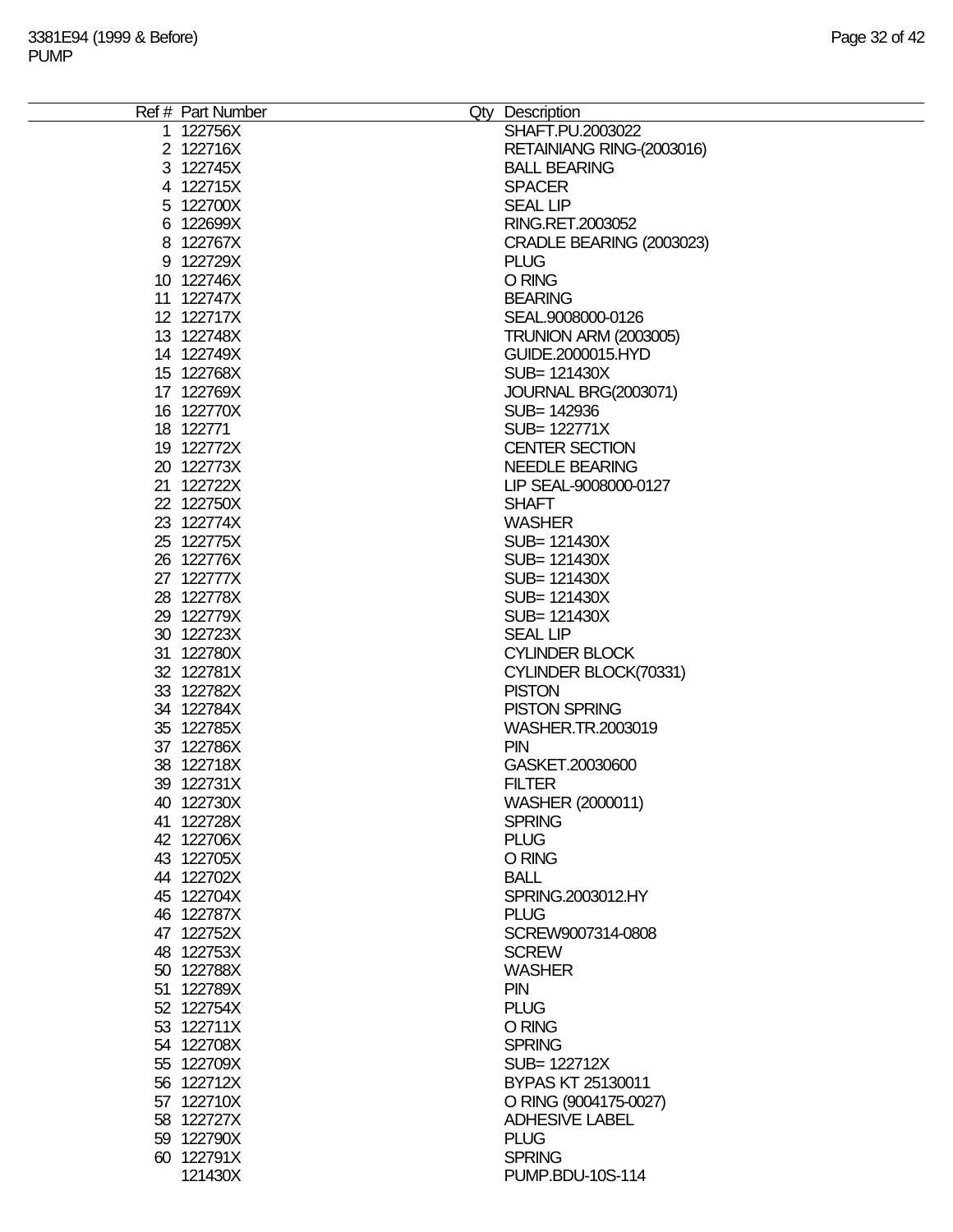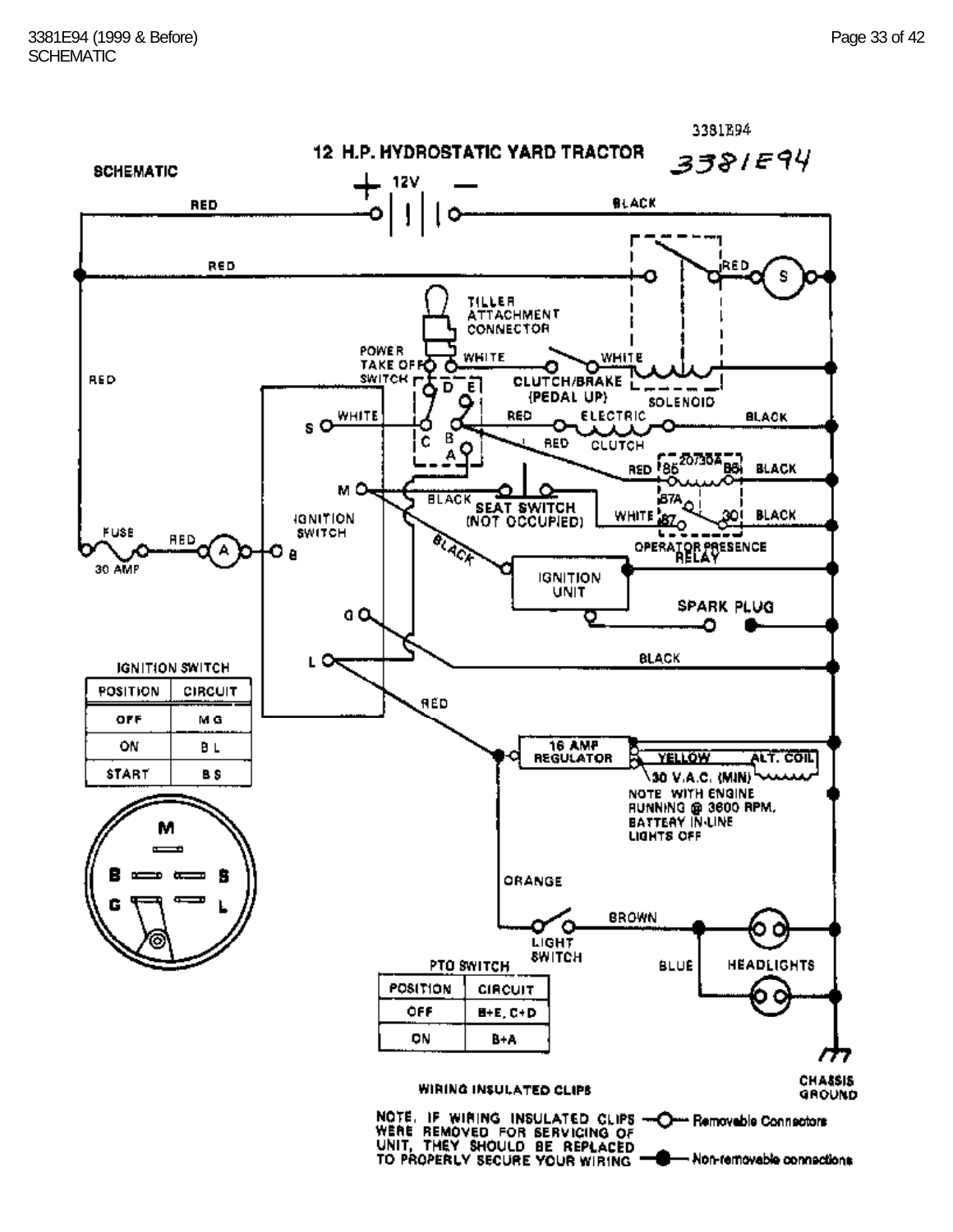| ⊃^+<br>                   |                         |  |
|---------------------------|-------------------------|--|
| Nur<br>nbei<br>ʻan<br>וטר | Jt∨<br>عمر<br>энс<br>UΙ |  |
|                           | $-$<br>DЕ               |  |
|                           | IMA<br>∿⊏<br>∼          |  |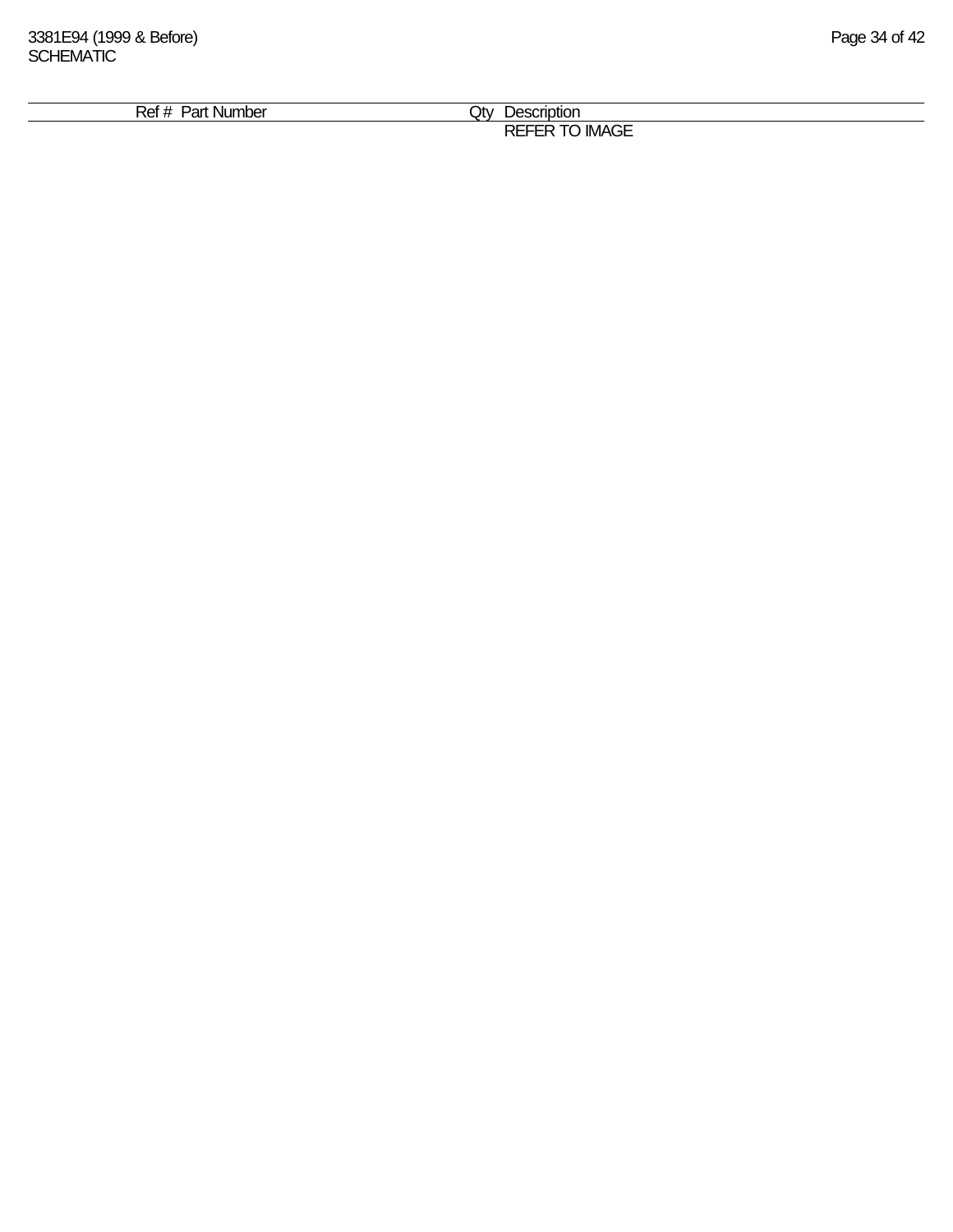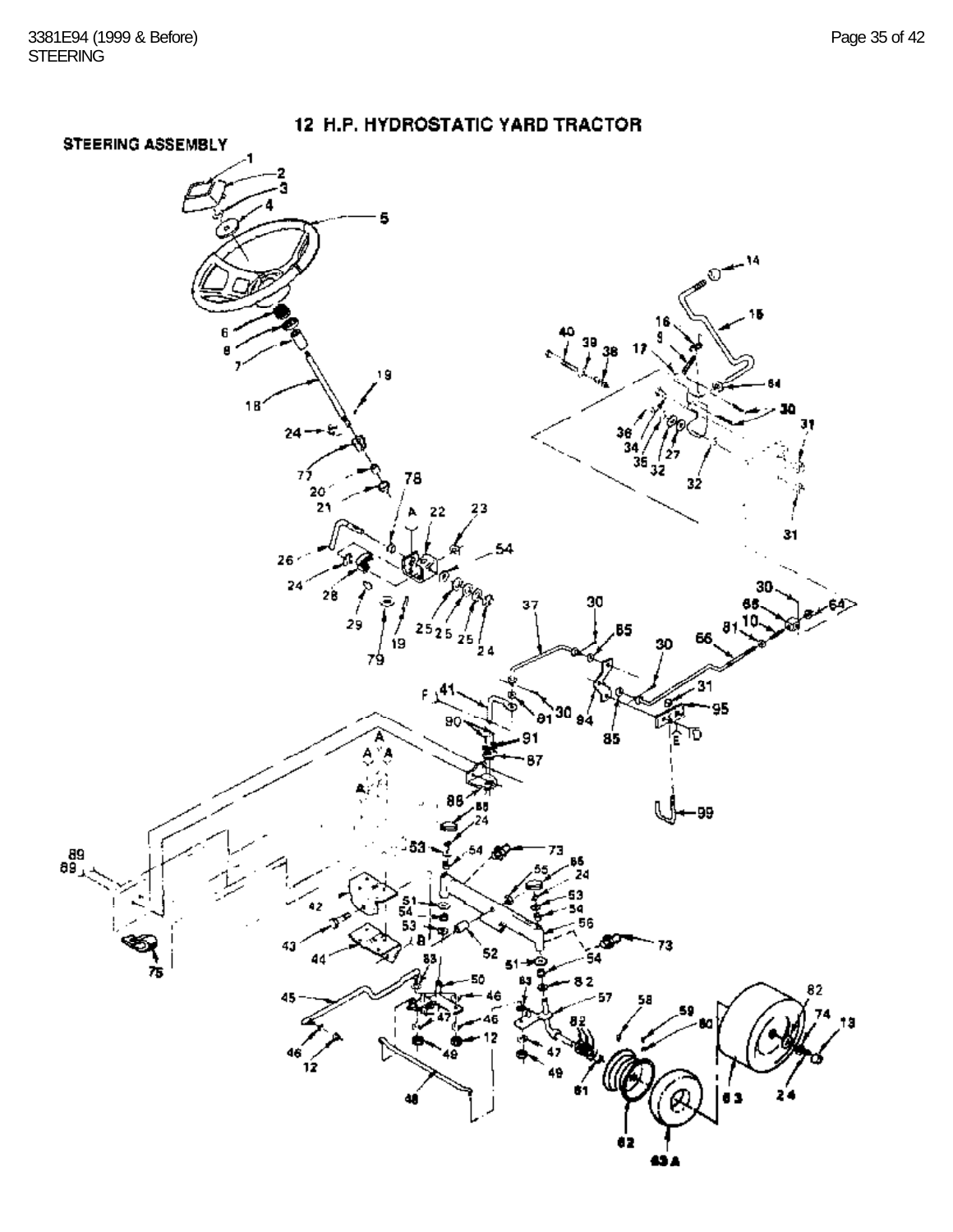| Ref # Part Number | Qty Description              |
|-------------------|------------------------------|
| 1 122202X         | DECAL, STEERING WHEEL INSERT |
| 2 100710L         | <b>INSERT-WHEEL LT</b>       |
| 3 73940800        | SUB=73360800                 |
|                   |                              |
| 4 100712K         | <b>WASHER</b>                |
| 5 100713N         | SUB= 150547                  |
| 6 100711L         | <b>ADAPTER LT</b>            |
| 7 106945X         | <b>TUBE YT</b>               |
| 8 106943X         | <b>SPACER LT</b>             |
| 9 4921H           | SPRING.RETAINER              |
| 10 102670X        | <b>SPRING GTV</b>            |
| 12 73610600       | <b>SUB=7810H</b>             |
|                   |                              |
| 13 104757X        | <b>HUB CAP</b>               |
| 14 121274X        | KNOB.DUCKHEAD.1/2            |
| 15 110845X        | ROD.YTH                      |
| 16 121631X        | SPRING TORSION               |
| 17 108196X        | <b>BRKT CONTROL HYT</b>      |
| 18 109557X        | STEERING SHAFT T             |
| 19 2882J          | <b>DRIVE PIN</b>             |
| 20 74580          | SHAFT SPACER LT              |
|                   |                              |
| 21 71208          | <b>BUSHING</b>               |
| 22 109432X        | SUB= 110150X                 |
| 23 19212016       | <b>WASHER D</b>              |
| 24 12000029       | <b>RING</b>                  |
| 25 6266H          | <b>WASHER T</b>              |
| 26 108683X        | <b>ROD STEERING T</b>        |
| 27 1089972X       | SUB= 108972X                 |
| 28 108684X        | <b>GEAR.SECTOR.HYT</b>       |
|                   |                              |
| 29 106126X        | <b>KEY-WOODRUFF LT</b>       |
| 30 76020412       | <b>COTTER PIN</b>            |
| 31 73680600       | SUB=73690600                 |
| 32 108200X        | <b>WASHER FRIC HYT</b>       |
| 34 108518X        | <b>BOLT HYT</b>              |
| 35 19212016       | <b>WASHER D</b>              |
| 36 108201X        | <b>SPACER HYT</b>            |
| 37 121202X        | <b>LINK CONTROL</b>          |
| 38 108844X        | <b>SPRING HYT</b>            |
|                   |                              |
| 39 19132012       | <b>WASHER</b>                |
| 40 74760648       | BOLT - HEX 3/8 - 16 X 3      |
| 41 121209X        | <b>ARM ASM PUMP</b>          |
| 42 105663X        | SUPPORT-SADDL T              |
| 43 74761060       | <b>BOLT LT</b>               |
| 44 105664X        | SUPPORT.SADDLE.FT            |
| 45 105727X        | <b>LINK-DRAG LT</b>          |
| 46 10040600       | <b>LOCKWASHER</b>            |
|                   | <b>LOCKWASHER</b>            |
| 47 10040500       |                              |
| 48 121334X        | <b>ROD TIE</b>               |
| 49 73810500       | <b>NUT.LOCK.5/16-24</b>      |
| 50 105656X        | SPINDLE-LH LT                |
| 51 19272016       | <b>WASHER</b>                |
| 52 110438X        | <b>BEARING</b>               |
| 53 6266H          | <b>WASHER T</b>              |
| 54 3366R          | COL. SRTG. BEAR.             |
|                   |                              |
| 55 73901000       | "NUT-LOC,FLANGE LT"          |
| 56 108075X        | <b>FRONT AXLE</b>            |
| 57 105654X        | SUB= 130524                  |
| 58 278H           | FITTING LT                   |
| 59 65139          | <b>VALVE STEM LT</b>         |
| 60 59192          | <b>VALVE CAP</b>             |
|                   |                              |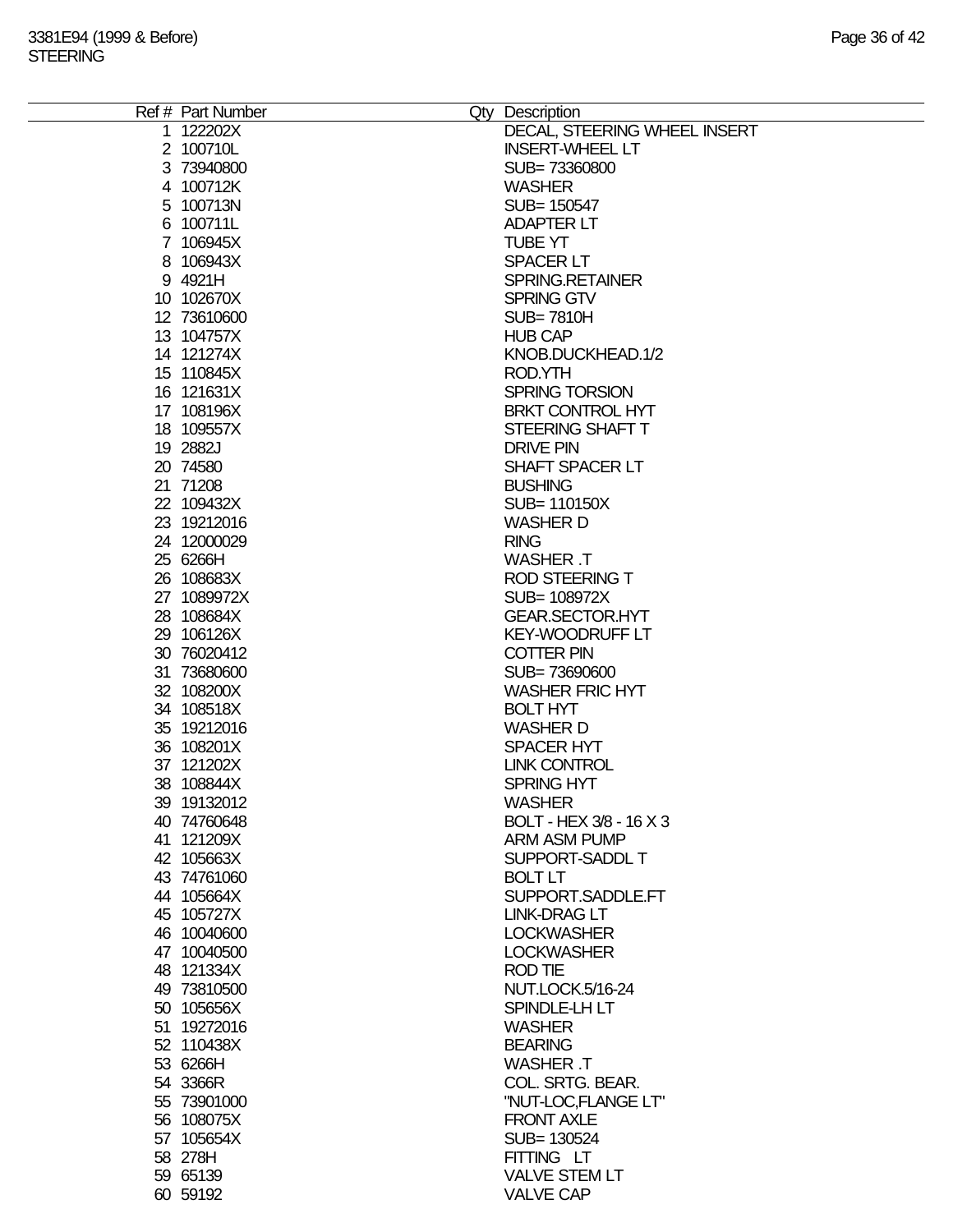| Ref # Part Number | Qty | Description           |
|-------------------|-----|-----------------------|
| 61 9040H          |     | "FLANGE, BEARING"     |
| 63 106222X        |     | SUB= 122073X          |
| 65 108212X        |     | <b>TRUNION HYT</b>    |
| 66 121750X        |     | ROD ADJ CONTROL       |
| 73 6855M          |     | <b>ZERKM</b>          |
| 74 121748X        |     | <b>WASHER</b>         |
| 75 5320R          |     | <b>INSUL CLIP T</b>   |
| 77 108685X        |     | <b>GEAR PINION T</b>  |
| 78 109816X        |     | <b>NYLINER T</b>      |
| 79 101930X        |     | <b>WASHER YTV</b>     |
| 81 19131212       |     | <b>WASHERT</b>        |
| 82 121749         |     | SUB= 121749X          |
| 83 19111216       |     | <b>WASHER M</b>       |
| 84 19151516       |     | <b>WASHER</b>         |
| 85 110739X        |     | <b>WASHERT</b>        |
| 86 121232X        |     | <b>CAP</b>            |
| 87 121217X        |     | <b>GUIDE CONTROL</b>  |
| 88 121216X        |     | <b>BRKT</b>           |
| 89 17490512       |     | <b>SCREW</b>          |
| 90 17021008       |     | <b>SCREW</b>          |
| 91 19070816       |     | <b>WASHER</b>         |
| 94 121204X        |     | <b>BELLCRANK</b>      |
| 95 121206X        |     | <b>BRKT BELLCRANK</b> |
| 99 121190X        |     | <b>KEEPER</b>         |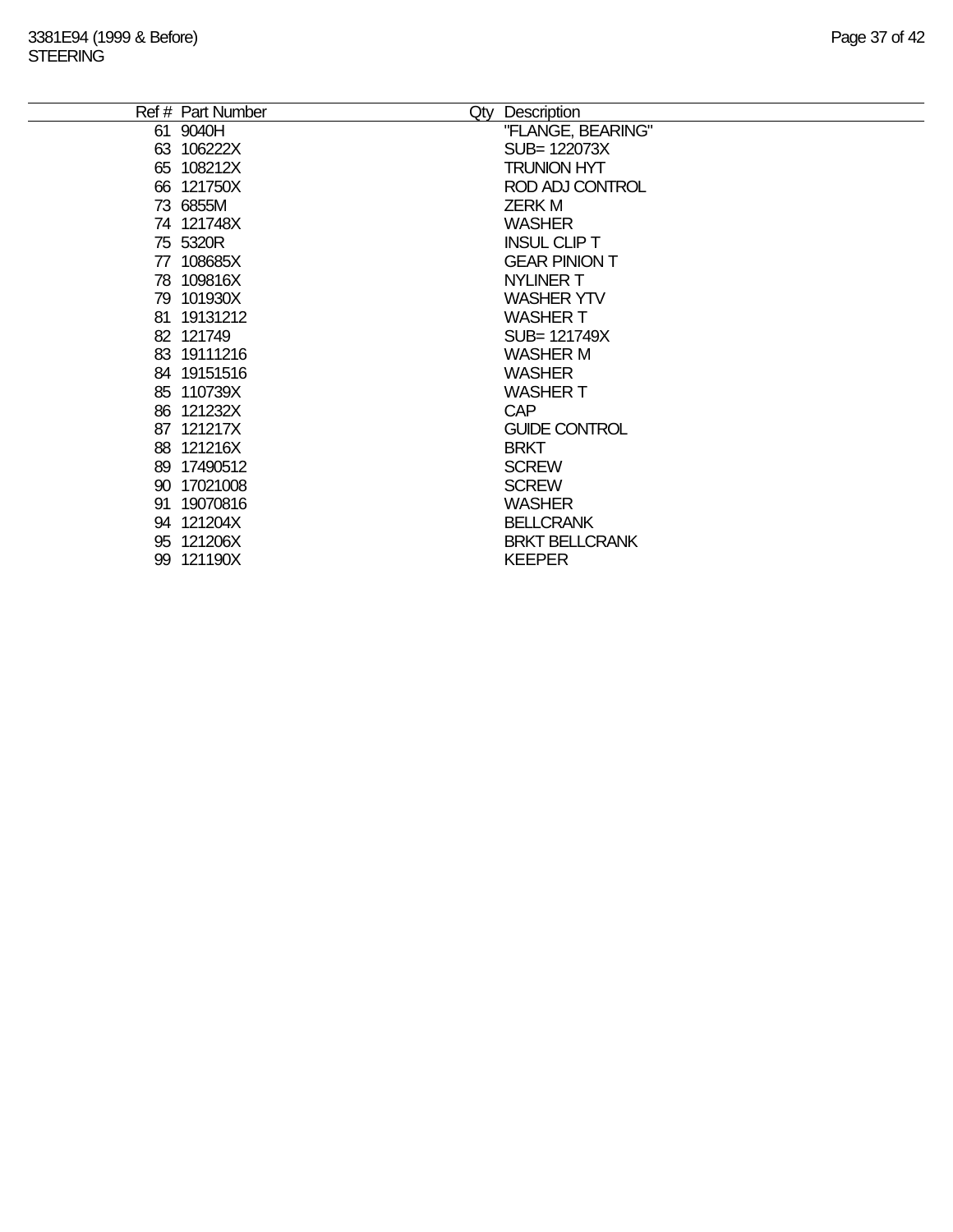TRANBAXLE

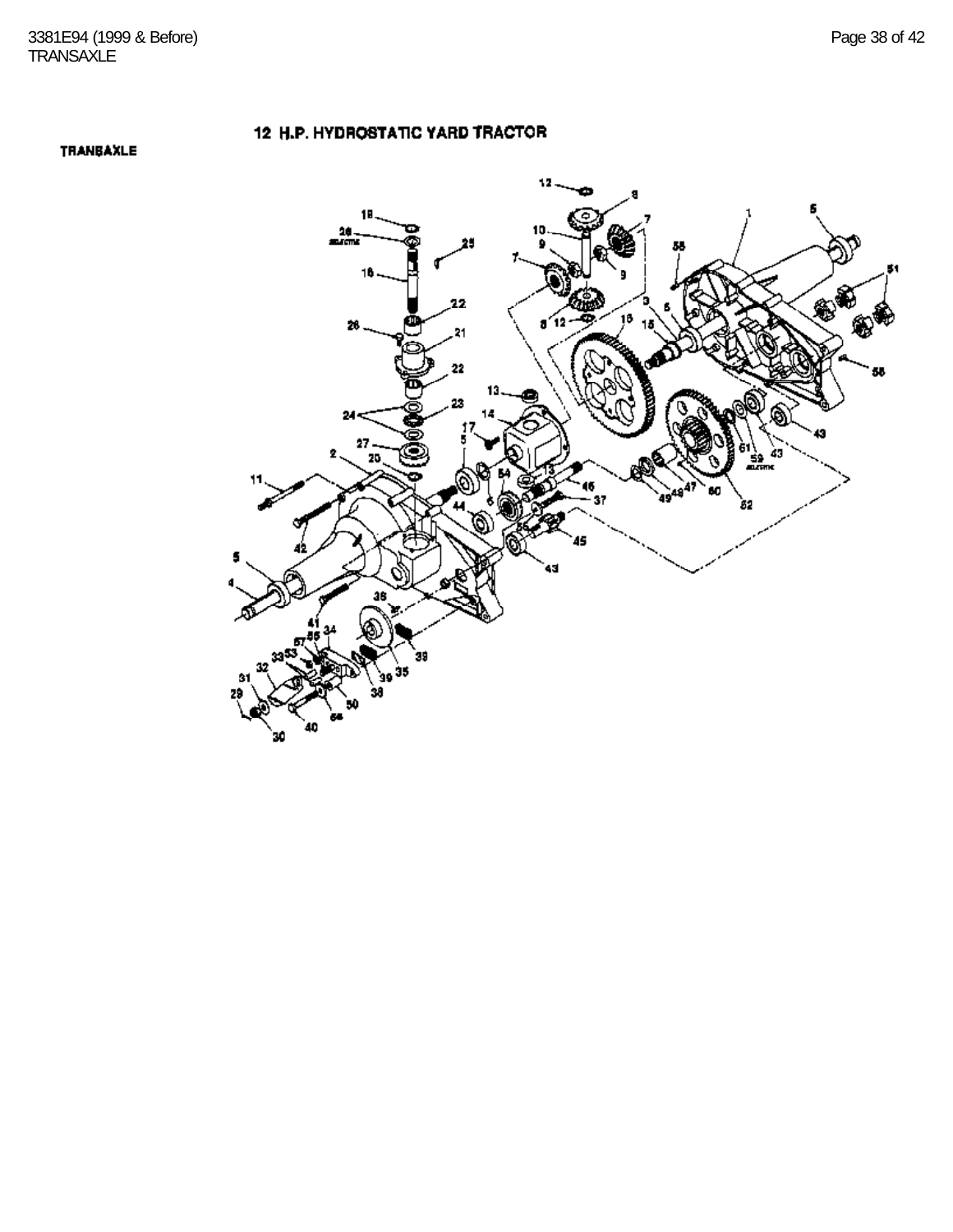| Ref # Part Number | Qty Description            |
|-------------------|----------------------------|
| 1 122614X         | HSG HALF LH-44077          |
| 2 122615X         | HSG HALF RH-44076          |
| 3 122616X         | <b>AXLE LH -44273</b>      |
| 4 122620X         | <b>AXLE RH-44272</b>       |
|                   |                            |
| 5 122621X         | BEARING.44121.AGR          |
| 6 122622X         | <b>WASHER -44008</b>       |
| 7 122623X         | GEAR MITER -44096          |
| 8 122624X         | GEAR MITER -44097          |
| 9 122625X         | <b>NUT-44133</b>           |
| 10 122626X        | <b>SHAFT CROSS</b>         |
| 11 122688X        | SCREW-STUD -44271          |
| 12 122629X        | SNAP RING -44146           |
| 13 122631X        | "THRUST, BEARING -44128"   |
| 14 122633X        | HOUSING.ASM.DIFF.-62590    |
|                   |                            |
| 15 122634X        | "FLANGE, BEARING-44129"    |
| 16 122640X        | <b>GEAR</b>                |
| 17 122641X        | <b>BOLT -44126</b>         |
| 18 122642X        | SHAFT INPUT-44270          |
| 19 122643X        | SNAP RING -44145           |
| 20 122644X        | <b>RET RING (44144)</b>    |
| 21 122645X        | SUB= 155892                |
| 22 122646X        | "NEEDLE, BEARING 44099"    |
| 23 122647X        | BEARING.NEE.44139          |
| 24 122648X        | <b>WASHER-44109</b>        |
|                   |                            |
| 25 122649X        | KEY.44136.HYDRO            |
| 26 122650X        | <b>SCREW</b>               |
| 27 122651X        | SUB= 155892                |
| 28 122652X        | <b>WASHER -44125</b>       |
| 122653X           | <b>WASHER -44150</b>       |
| 122654X           | <b>WASHER-44151</b>        |
| 29 122656X        | PIN COTTER -44101          |
| 30 122658X        | <b>NUT-44142</b>           |
| 31 122659X        | WASHER FLAT -44130         |
| 32 122660X        | ARM BRAKE 23710            |
|                   | PIN BRAKE ACTUATO -44127   |
| 33 122662X        |                            |
| 34 122663X        | <b>BRAKE YOKE</b>          |
| 35 122664X        | <b>DISC BRAKE -(44090)</b> |
| 36 123065X        | KEY -44143                 |
| 37 122666X        | <b>SCREW -44277</b>        |
| 38 122667X        | PLATE PUCK -44134          |
| 39 122668X        | SUB= 142883                |
| 40 123066X        | <b>SCREW -44300</b>        |
| 41 122670X        | <b>SCREW-44123</b>         |
| 42 122671X        | <b>SCREW-44124</b>         |
| 43 122672X        | "BALL, BEARING -44147"     |
| 44 122673X        |                            |
|                   | "BALL, BEARING -44232"     |
| 45 122674X        | SHAFT PINION 44083         |
| 46 122675X        | SHAFT DRIVE-44080          |
| 47 123059X        | NEEDLE BEARING -44342      |
| 48 123060X        | THRUST.BRONZE -44343       |
| 49 122654X        | <b>WASHER-44151</b>        |
| 50 122689X        | <b>SPACER -23711</b>       |
| 51 121839X        | COUPLING-44084             |
| 52 122681X        | SUB= 126975X               |
| 53 122682X        | <b>NUT -43178</b>          |
|                   |                            |
| 54 122683X        | <b>PINION-DR.44079</b>     |
| 55 122684X        | <b>BOLT SQ HD</b>          |
| 56 122685X        | <b>WASHER -44278</b>       |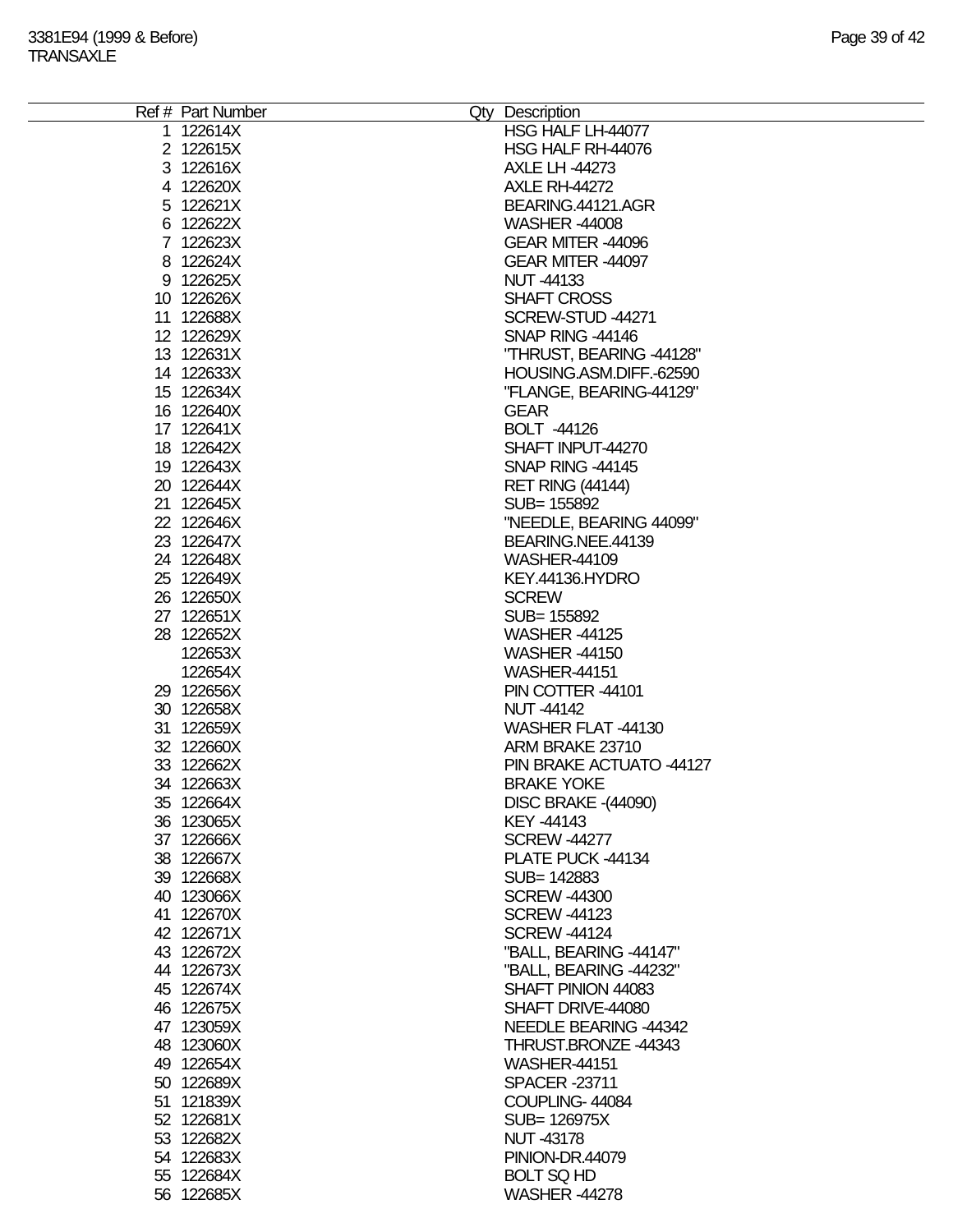|  | Ref # Part Number | Qtv | Description               |
|--|-------------------|-----|---------------------------|
|  | 57 122686X        |     | <b>WASHER -44137</b>      |
|  | 58 122687X        |     | <b>PIN ROLL-44269</b>     |
|  | 59 122678X        |     | <b>NLA</b>                |
|  | 123061X           |     | <b>WASHER -44371</b>      |
|  | 60 123062X        |     | DOWEL PIN -44346          |
|  | 61 123063X        |     | SEAL GREASE -44394        |
|  | 121431X           |     | <b>TRANSAXLE, AGRIFAB</b> |
|  |                   |     |                           |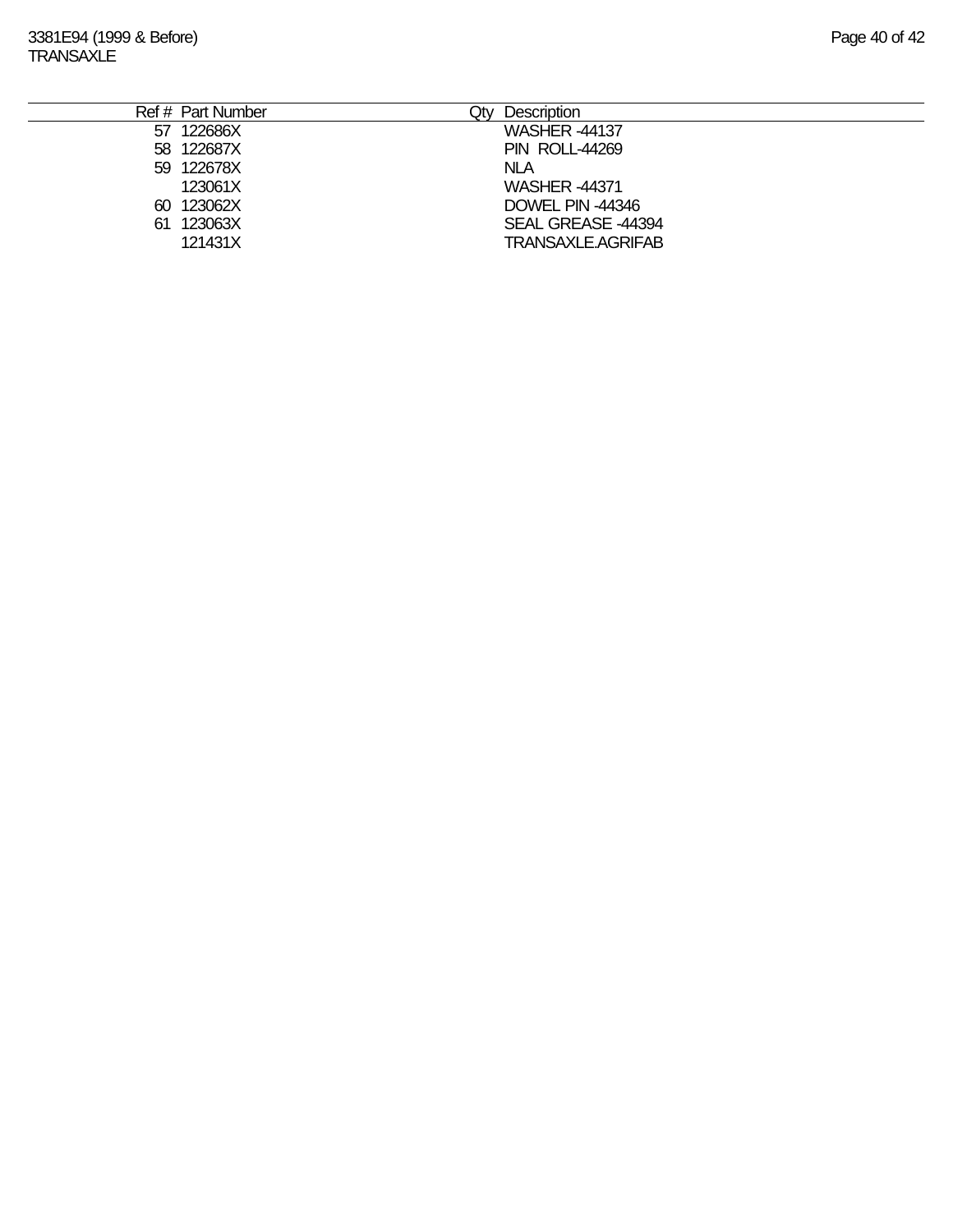